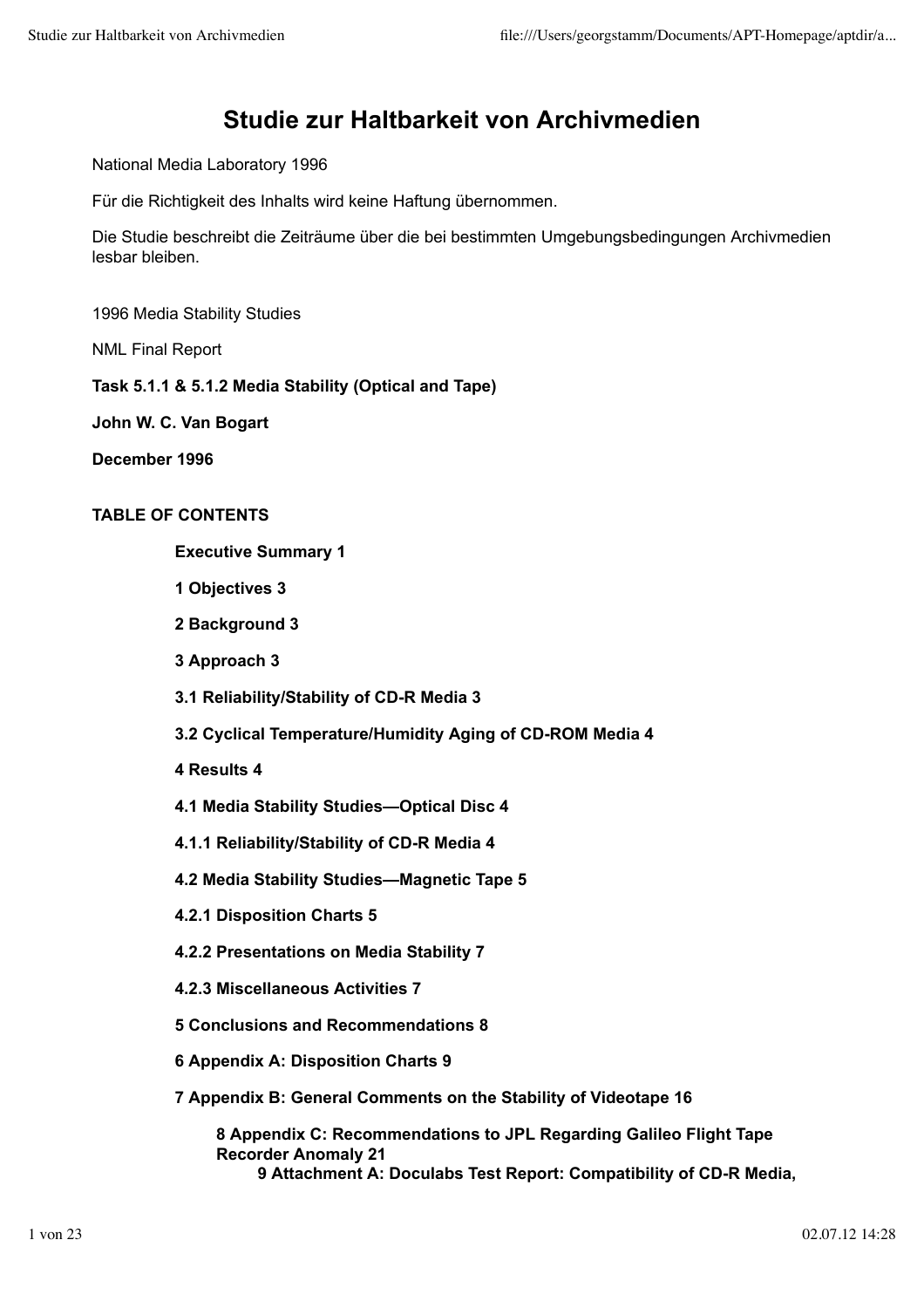### **Readers, and Writers 29 10 Attachment B: CD Recording: A Troubleshooting Handbook 29**

# **11 Attachment C: Magnetic Tape Storage 29**

# **12 Attachment D: Long-term Preservation of Digital Materials 29**

# **EXECUTIVE SUMMARY**

A series of disposition charts have been developed which provide a handy tool for determining the longevity of data storage media when stored under specific conditions. Life expectancies for magnetic tape, optical disc, paper, and film based storage media appear on the same chart for relative comparisons of material stabilities.

A study has been completed by Doculabs which investigates the reliability and stability of CD-R media. Several media manufacturers were recorded on several different writers and played back on several CD-ROM drives. No incompatibilities between any of the media/writer/reader combinations were observed. However, after accelerated aging of the media, two media vendors were completely unreadable. Both of these vendors use a cyanine dye in the manufacturer of their CD-R products which is less stable than phthalocyanine dye.

A statement was prepared regarding the longevity of videotape materials for the Library of Congress' "Study of the Current State of American Television and Video Preservation."

Two presentations were prepared on the stability of digital data storage media in 1996. Copies of these presentations are attached.

# **MEDIA STABILITY STUDIES FINAL REPORT (1996)**

# 1 Objectives

To study the environmental stability of magnetic tape and optical disc storage media.

To recommend procedures for the storage and handling of data storage media to ensure its longevity.

To estimate the life expectancy of various storage media and make recommendations regarding their suitability for archival storage purposes.

# **2 Background**

A knowledge of storage media stability or media lifetimes is necessary in order to reliably archive mass storage media and develop mass storage strategies. NML has evaluated the archival stability of storage media for several years. NML's efforts in this area have served to bring awareness to archival issues that manufacturers are now addressing. Results of investigations and information about archival stability have been used to make recommendations regarding archival performance and acceptable storage conditions.

# **3 Approach**

Determining the long-term stability of media generally involves aging of the media at elevated temperatures and humidities. The media are removed from the accelerated aging environments at periodic intervals for testing. The changes in properties with time can be modeled using appropriate kinetic expressions. Once these models are established, life expectancies of media can be estimated if suitable end-of-life criteria are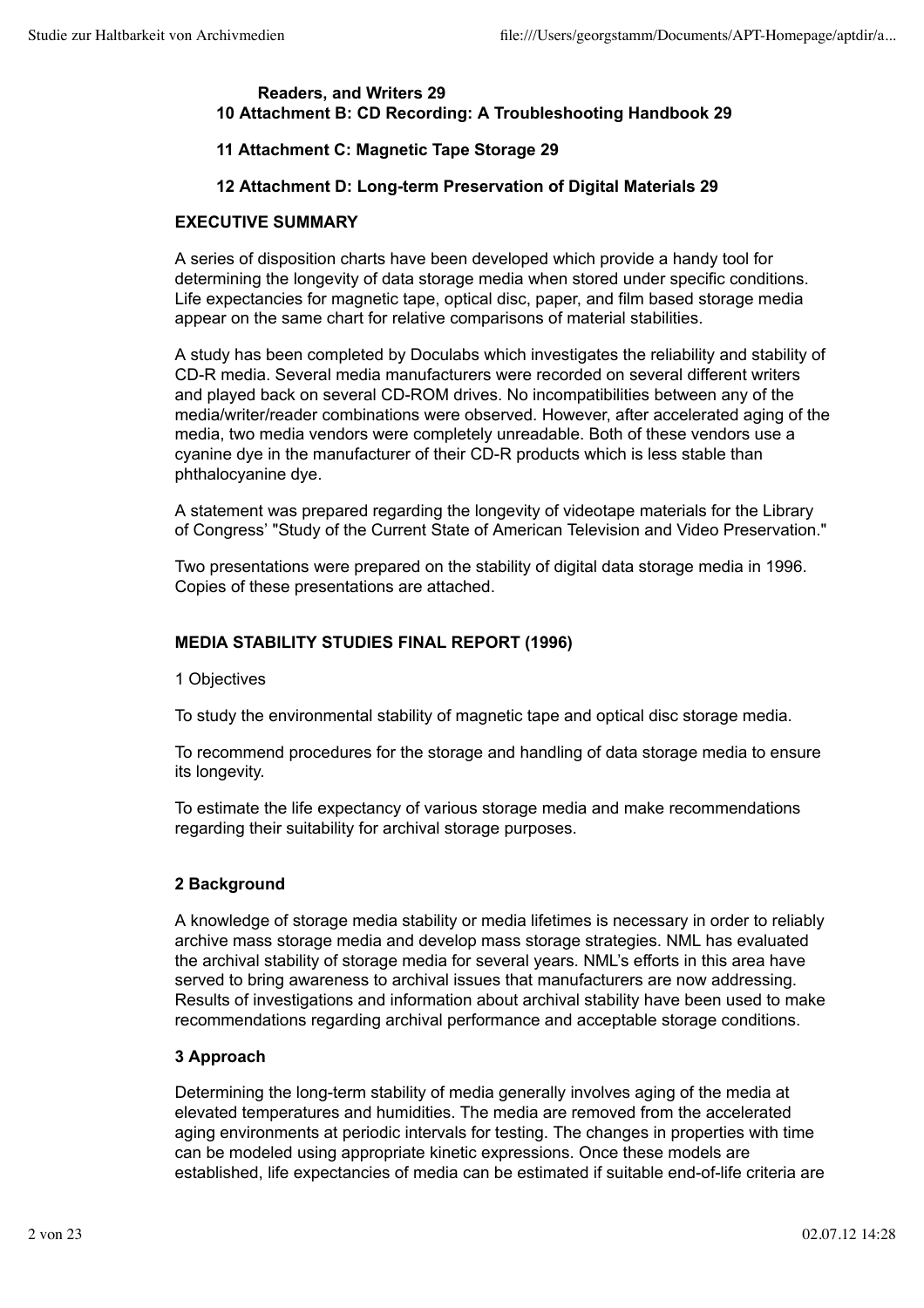known. Details on specific experiments are summarized below.

### **3.1 Reliability/Stability of CD-R Media**

A standard method for determining the life expectancy of CD-R media is yet to be established. However, a standard test method has been established for determining the life expectancy of CD-ROM media. Using the ANSI/NAPM IT9.21 Life Expectancy of Compact Disc (CD-ROM) method as a guideline, CD-R media were aged for 1 month at 80 ° C and 85% RH. To reduce thermal and hygroscopic stresses on the media, media were slowly ramped from room temperature to the aging conditions in accordance with the ANSI IT9.21 test procedure.

### **3.2 Cyclical Temperature/Humidity Aging of CD-ROM Media**

One area that has received little attention in the literature is the effect of cyclical temperature and humidity variations on the longevity of CD-ROM media. The standard methods used for LE (life expectancy) determination involves elevated temperatures and humidities that are held constant. A study has begun to investigate the effects that temperature and humidity fluctuations have on the longevity of CD-ROM media.

CD-ROM discs produced by five different manufacturers—3M, Discovery, DMI, Nimbus, and Sony—are being aged in two separate environments:

- A static temperature/humidity environment: Discs are held at 80 ° C and 85% RH for 1 month.
- A dynamically varying temperature/humidity environment: Discs are exposed to an environment that varies between 50 to 80 ° C and 20 to 85% RH. (80 ° C & 20% RH ® 50 ° C & 85% RH ® 50 ° C & 20% RH ® 80 ° C & 85% RH ® 80 ° C & 20% RH ® etc). The storage environment is changed every 12 hours for a total aging period of two months. The twelve hour period is required to allow the polycarbonate substrate of the discs to achieve reasonable hygroscopic equilibrium (within 90%).

Aging at the static conditions has been completed. Aging in the dynamic environment will be completed in January, 1997. Results of this testing should be available in the spring of 1997.

### **4 Results**

### **4.1 Media Stability Studies—Optical Disc**

### **4.1.1 Reliability/Stability of CD-R Media**

Doculabs has completed an investigation of the reliability/stability of CD-R media under sub-contract to NML. Doculabs recorded several different manufacturers' CD-R discs using several different CD-R writers. They then checked the reliability of the recorded information when played back on eight different CD-ROM drive units. NML assisted in this study by aging the CD-R media, which was then checked for errors by Doculabs.

Media vendors studied were: HP, Kodak, Mitsui, Ricoh, TDK, Taiyo Yuden, and Verbatim. In addition, an extra set of one manufacturers' discs were labeled with Avery CD-R labels. CD-R writers tested were: HP 4020i (2x), Yamaha CDD200 (2x), Yamaha (4x), Philips (2x), Sony (2x), Ricoh (2x), and Pinnacle (2x). CD-ROM readers tested were: Philips (6x), Plextor (8x), Mitsumi (4x), Sony (4x), Toshiba (2x), Matshita (1x), NEC (6x). A copy of the Doculabs report is available from NML.

Prior to aging, there were no incompatibilities between any of the media/writer/reader combinations. The CD-R analyzer indicated possible low level problems, though none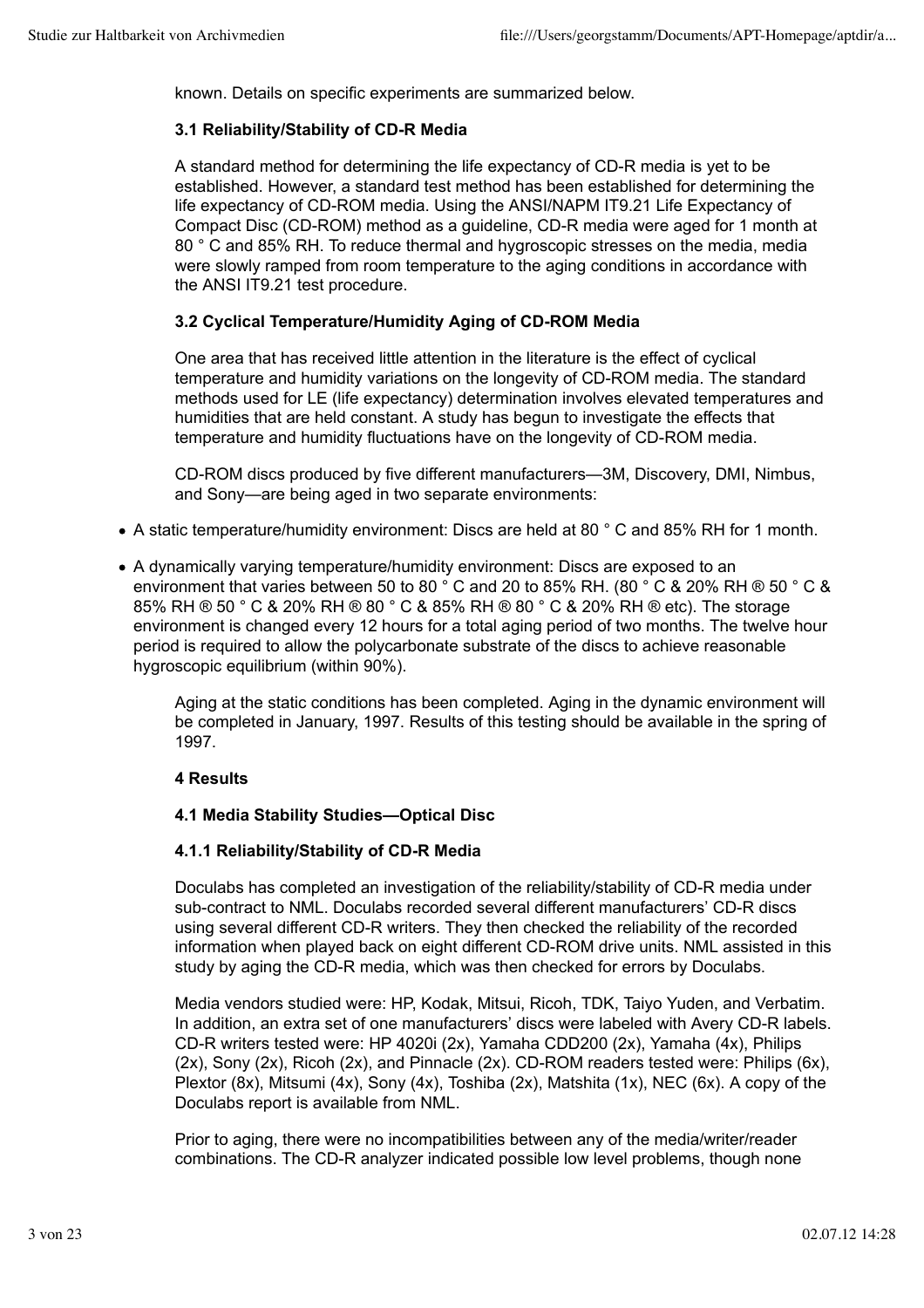were significant enough to render any discs unreadable. However, manufacturers of CD-R equipment should be concerned with possible "out of spec" scenarios that may cause problems in the future.

After aging, two media types were completely unreadable—Taiyo Yuden and TDK. These manufacturers use a cyanine dye, which is less stable that the phthalocyanine dye used by other manufacturers. To simplify testing, a small test population was used. As such, these results should be considered preliminary. In addition, the aging conditions chosen (80 C and 85% RH for 1 month) may have been unduly harsh to the cyanine dye. Further testing is planned to investigate the reproducibility of these test results.

The complete Doculabs report is attached to this report. Refer to "Attachment A: Doculabs Test Report: Compatibility of CD-R Media, Readers, and Writers." As part of this work a troubleshooting guide for the recording of CD-R media was also prepared by the SIGCAT Foundation—"Attachment B: CD Recording: A Troubleshooting Handbook."

### **4.2 Media Stability Studies—Magnetic Tape**

### **4.2.1 Disposition Charts**

Knowledge of the failure mechanisms for magnetic tape has allowed the development of a series of Disposition Charts which show ranges of life expectancies for commercial tape products. For comparison purposes, the life expectancy values for optical disc products, film, and paper are also provided. These charts are intended as a tool for anyone responsible for archiving information on several different physical formats. The charts also help to point out to archivists that the longevity of electronic storage media is not as great as that of film and paper.

A range of life expectancies is presented on the charts for each medium. Media types differ in their stability depending on the manufacturer and quality of production. For a given storage condition, the best manufacturers' best lot of media may last 50 years, whereas the worst manufacturers' worst lot may last only 20 years. To ensure the survivability of stored information for a given length of time, one should choose storage conditions such that the length of time required falls in the "white zone" on the disposition chart.

For example, using the disposition chart in Figure 1, all 3480 cartridges should be expected to last at least 5 years when stored at conditions of 20 ° C and 40% RH. The best manufacturers' 3480 cartridge should be expected to last 20 years when stored at these same conditions.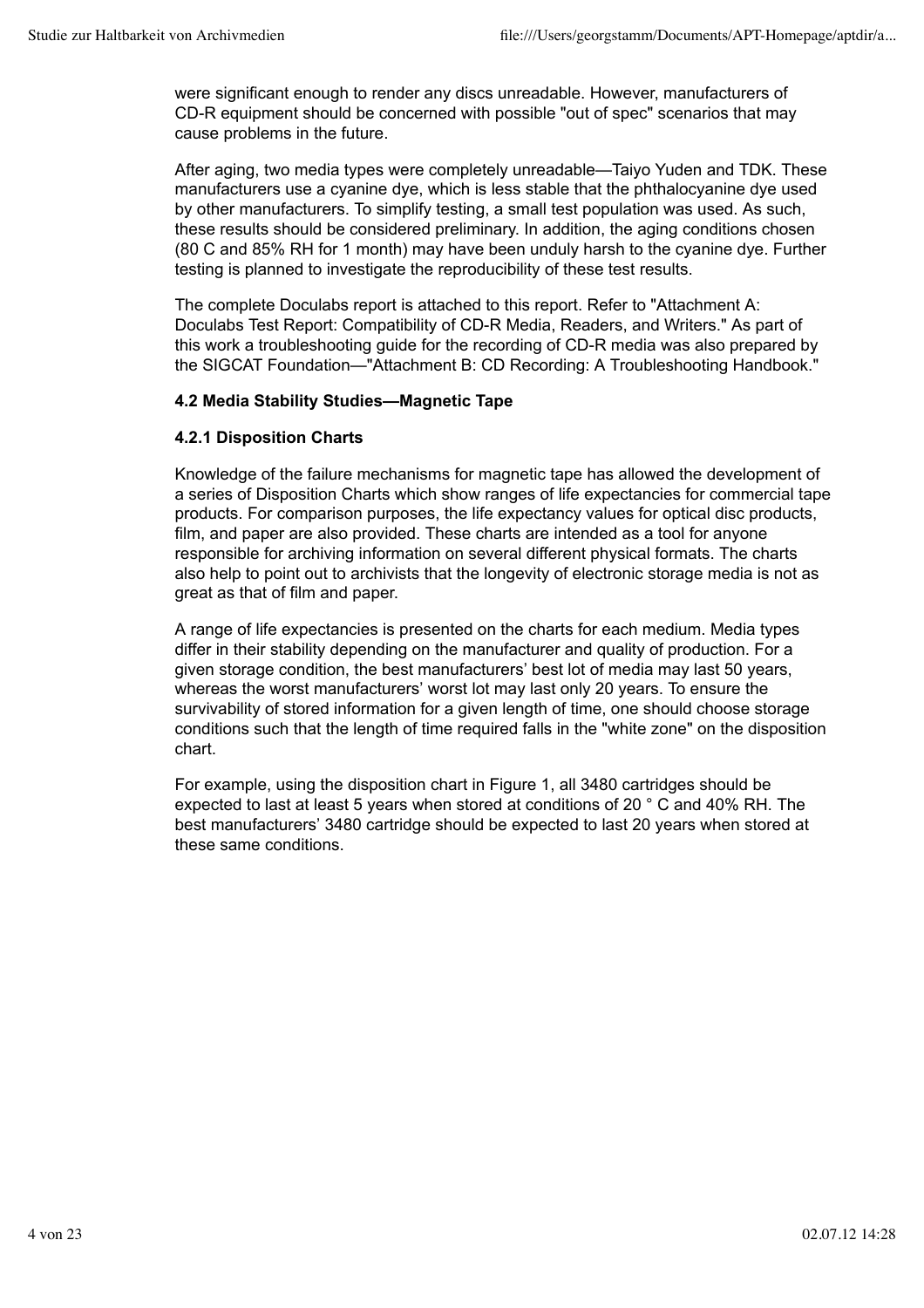### For Storage at 20 °C (68 °F) and 40% RH Life Expectancy of Various Information Storage Media



|                                                                       |   |                     |                             | Magnetic Tape                                                           |            |   |                     |           |                |        | Optical Disk |      |               | Paper                   |                           |                       |                                                                                      | Microfilm                       |                                                                                                                                                                                                                        |
|-----------------------------------------------------------------------|---|---------------------|-----------------------------|-------------------------------------------------------------------------|------------|---|---------------------|-----------|----------------|--------|--------------|------|---------------|-------------------------|---------------------------|-----------------------|--------------------------------------------------------------------------------------|---------------------------------|------------------------------------------------------------------------------------------------------------------------------------------------------------------------------------------------------------------------|
| Length of<br>Storage:<br>based on<br>products<br>available in<br>1995 | ğ | ă<br>æ<br>$\bigcap$ | Ø<br>۵<br>ුසු<br>$\bigcirc$ | 3480                                                                    | 3490/3490e | 금 | Data 8mm / Data VHS | DDS / 4mm | alC / QIC-wide | CD-ROM | WORM         | 3-GO | $\frac{0}{2}$ | Newspaper (high lignin) | High Quality (low lignin) | Permanent" (buffered) | Medium-Term Film                                                                     | (Silver)<br>Quality<br>Archival | Length of<br>Storage:<br>based on<br>products<br>available in<br>1995                                                                                                                                                  |
| 1 week                                                                |   |                     |                             |                                                                         |            |   |                     |           |                |        |              |      |               |                         |                           |                       |                                                                                      |                                 | 1 week                                                                                                                                                                                                                 |
| 2 weeks                                                               |   |                     |                             |                                                                         |            |   |                     |           |                |        |              |      |               |                         |                           |                       |                                                                                      |                                 | 2 weeks                                                                                                                                                                                                                |
| 1 month                                                               |   |                     |                             |                                                                         |            |   |                     |           |                |        |              |      |               |                         |                           |                       |                                                                                      |                                 | 1 month                                                                                                                                                                                                                |
| 3 months                                                              |   |                     |                             |                                                                         |            |   |                     |           |                |        |              |      |               |                         |                           |                       |                                                                                      |                                 | 3 months                                                                                                                                                                                                               |
| 6 months                                                              |   |                     |                             |                                                                         |            |   |                     |           |                |        |              |      |               |                         |                           |                       |                                                                                      |                                 | 6 months                                                                                                                                                                                                               |
| 1 year                                                                |   |                     |                             |                                                                         |            |   |                     |           |                |        |              |      |               |                         |                           |                       |                                                                                      |                                 | 1 year                                                                                                                                                                                                                 |
| 2 years                                                               |   |                     |                             |                                                                         |            |   |                     |           |                |        |              |      |               |                         |                           |                       |                                                                                      |                                 | 2 years                                                                                                                                                                                                                |
| 5 years                                                               |   |                     |                             |                                                                         |            |   |                     |           |                |        |              |      |               |                         |                           |                       |                                                                                      |                                 | 5 years                                                                                                                                                                                                                |
| 10 years                                                              |   |                     |                             |                                                                         |            |   |                     |           |                |        |              |      |               |                         |                           |                       |                                                                                      |                                 | 10 years                                                                                                                                                                                                               |
| 15 years                                                              |   |                     |                             |                                                                         |            |   |                     |           |                |        |              |      |               |                         |                           |                       |                                                                                      |                                 | 15 years                                                                                                                                                                                                               |
| 20 years                                                              |   |                     |                             |                                                                         |            |   |                     |           |                |        |              |      |               |                         |                           |                       |                                                                                      |                                 | 20 years                                                                                                                                                                                                               |
| 30 years                                                              |   |                     |                             |                                                                         |            |   |                     |           |                |        |              |      |               |                         |                           |                       |                                                                                      |                                 | 30 years                                                                                                                                                                                                               |
| 50 years                                                              |   |                     |                             |                                                                         |            |   |                     |           |                |        |              |      |               |                         |                           |                       |                                                                                      |                                 | 50 years                                                                                                                                                                                                               |
| 100 years                                                             |   |                     |                             |                                                                         |            |   |                     |           |                |        |              |      |               |                         |                           |                       |                                                                                      |                                 | 100 years                                                                                                                                                                                                              |
| 200 years                                                             |   |                     |                             |                                                                         |            |   |                     |           |                |        |              |      |               |                         |                           |                       |                                                                                      |                                 | 200 years                                                                                                                                                                                                              |
| 500 years                                                             |   |                     |                             |                                                                         |            |   |                     |           |                |        |              |      |               |                         |                           |                       |                                                                                      |                                 | $\overline{500}$ years                                                                                                                                                                                                 |
| <b>Ratings:</b>                                                       |   |                     |                             |                                                                         |            |   |                     |           |                |        |              |      |               |                         |                           |                       | - Only the best vendors are acceptable for storage under these conditions and times. |                                 | - All major vendors are acceptable for reliable data storage under these conditions for these times.<br>- No vendors are considered acceptable for storage under these conditions and times. All may fail.             |
| Assumptions:                                                          |   |                     |                             | Media is consistently stored at the indicated environmental conditions. |            |   |                     |           |                |        |              |      |               |                         |                           |                       | Media is accessed infrequently. Note—frequent media access can shorten media life.   |                                 | Media is purchased new (i.e., chart is not appropriate for old media that has been re-certified).<br>The storage environment is dean and free of dust, smoke, food, mold, direct sunlight, and gaseous cont $\epsilon$ |

This information represents a compilation of information gathered from journal publications, trade literature, product spec sheet.<br>research performed by the National Media Laboratory and others. The NML cannot warrant the

Developed by Dr. John VanBogart, NML, 1995.

Last Update: January, 1996.

Figure 1: Disposition Chart for media stored at 20 C and 40% RH.

A sample chart is shown above for storage conditions of 20 C and 40% RH. The charts were compiled from information gathered from journal articles, trade literature, product specification sheets, and research performed by the National Media Laboratory.

All of the disposition charts that have been prepared are provided in Appendix A of this report.

### **4.2.2 Presentations on Media Stability**

A presentation entitled "Magnetic Tape Storage" was given at NARA's 11th Annual Preservation Conference held March 14, 1996 in Washington, D.C. The information presented in this talk was specific to librarians and archivists who needed to deal with magnetic tape as an archival medium. The points covered by this talk were:

What is Tape?

What Can Go Wrong with Magnetic Tape?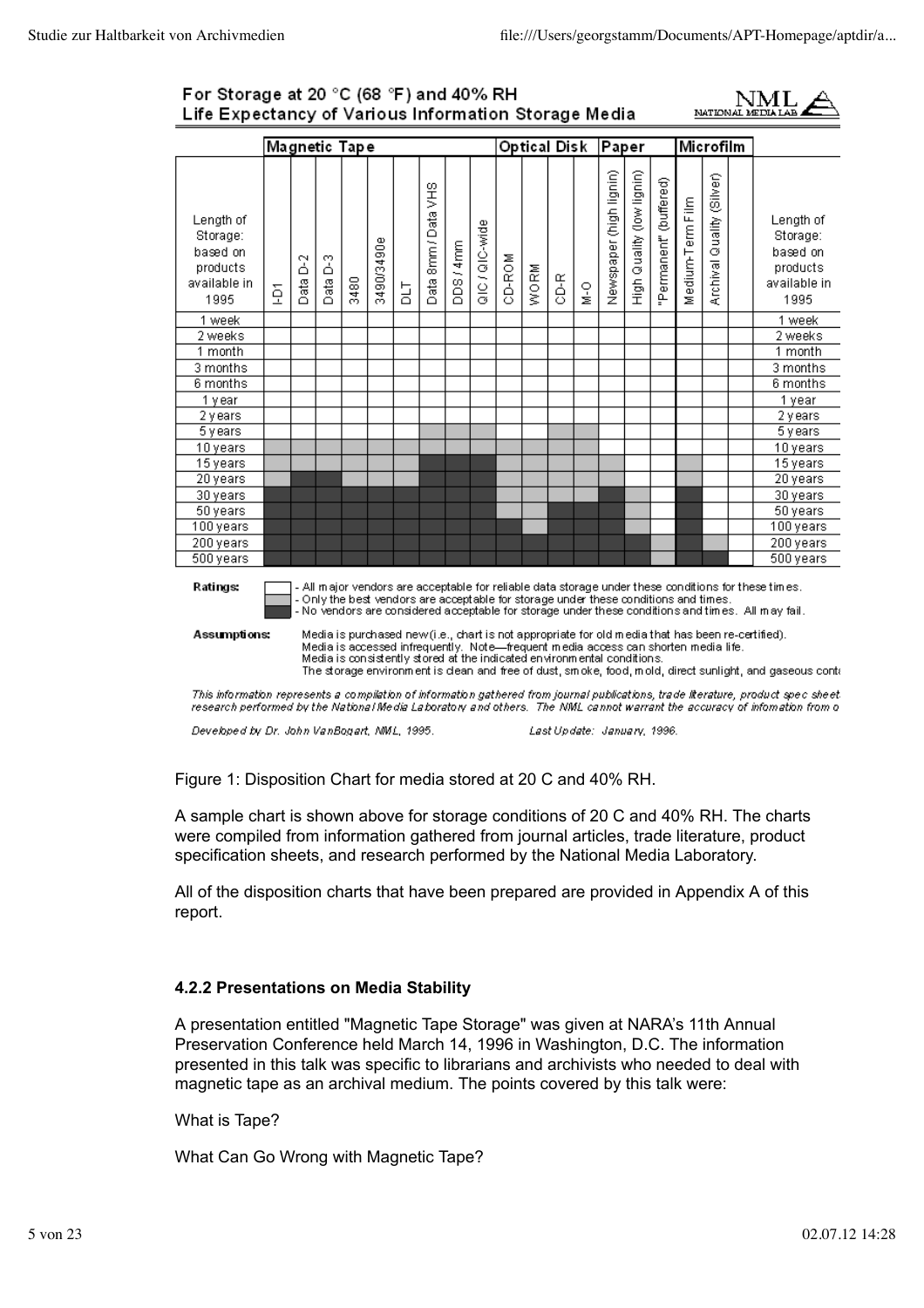How Long Will Tape Last?

What Can Be Done to Increase Longevity?

The Future of Tape

A full copy of this presentation is provided as Attachment C to this report.

A presentation entitled "Long-term Preservation of Digital Materials" was given at the National Preservation Office (NPO) conference on "Preservation and Digitisation: Principles, Practice and Policies" held September 3-5, 1996 at the University of York, England. The NPO, based at the British Library, is an independent center for preservation and security issues for libraries and archives in the United Kingdom. The information presented in this talk was specific to librarians and archivists who needed to deal with magnetic tape and optical disc as an archival medium. The life expectancies of these materials were discussed in detail. The author, John Van Bogart, was unable to attend the conference due to a scheduling conflict. The presentation was given by Dr. Seamus Ross, Assistant Secretary of the British Academy. A full copy of this presentation is provided as Attachment D to this report.

### **4.2.3 Miscellaneous Activities**

In March, 1996, the Library of Congress conducted hearings on the "Current State of American Television and Video Preservation." Archivists, historians, tape manufacturers, tape restorers, and scientists were asked to make statements regarding the stability of videotape. Videotaped public hearings were conducted on March 6, 19, and 26 in Los Angeles, New York, and Washington, DC. A representative from NML could not attend the public hearings because of a scheduling conflict. However, John Van Bogart did submit a written statement. This statement appears in "Appendix B: General Comments on the Stability of Videotape."

In March, 1996, John Van Bogart was asked to participate in a workshop dealing with a tape problem in a flight recorder. Under certain conditions, tape could not be transported through the recorder and was suspected of sticking to the tape head. The recommendations prepared for JPL appears in "Appendix C: Recommendations to JPL Regarding Galileo Flight Tape Recorder Anomaly."

### **5 Conclusions and Recommendations**

A series of disposition charts have been developed which provide a handy tool for determining the longevity of data storage media when stored under specific conditions. Life expectancies for magnetic tape, optical disc, paper, and film based storage media appear on the same chart for relative comparisons of material stabilities.

A study has been completed by Doculabs which investigates the reliability and stability of CD-R media. Several media manufacturers were recorded on several different writers and played back on several CD-ROM drives. No incompatibilities between any of the media/writer/reader combinations were observed. However, after accelerated aging of the media, two media vendors were completely unreadable. Both of these vendors use a cyanine dye in the manufacturer of their CD-R products which is less stable than phthalocyanine dye.

A statement was prepared regarding the longevity of videotape materials for the Library of Congress hearings on this subject. Two presentations were prepared on the stability of digital data storage media in 1996. Copies of these presentations are attached.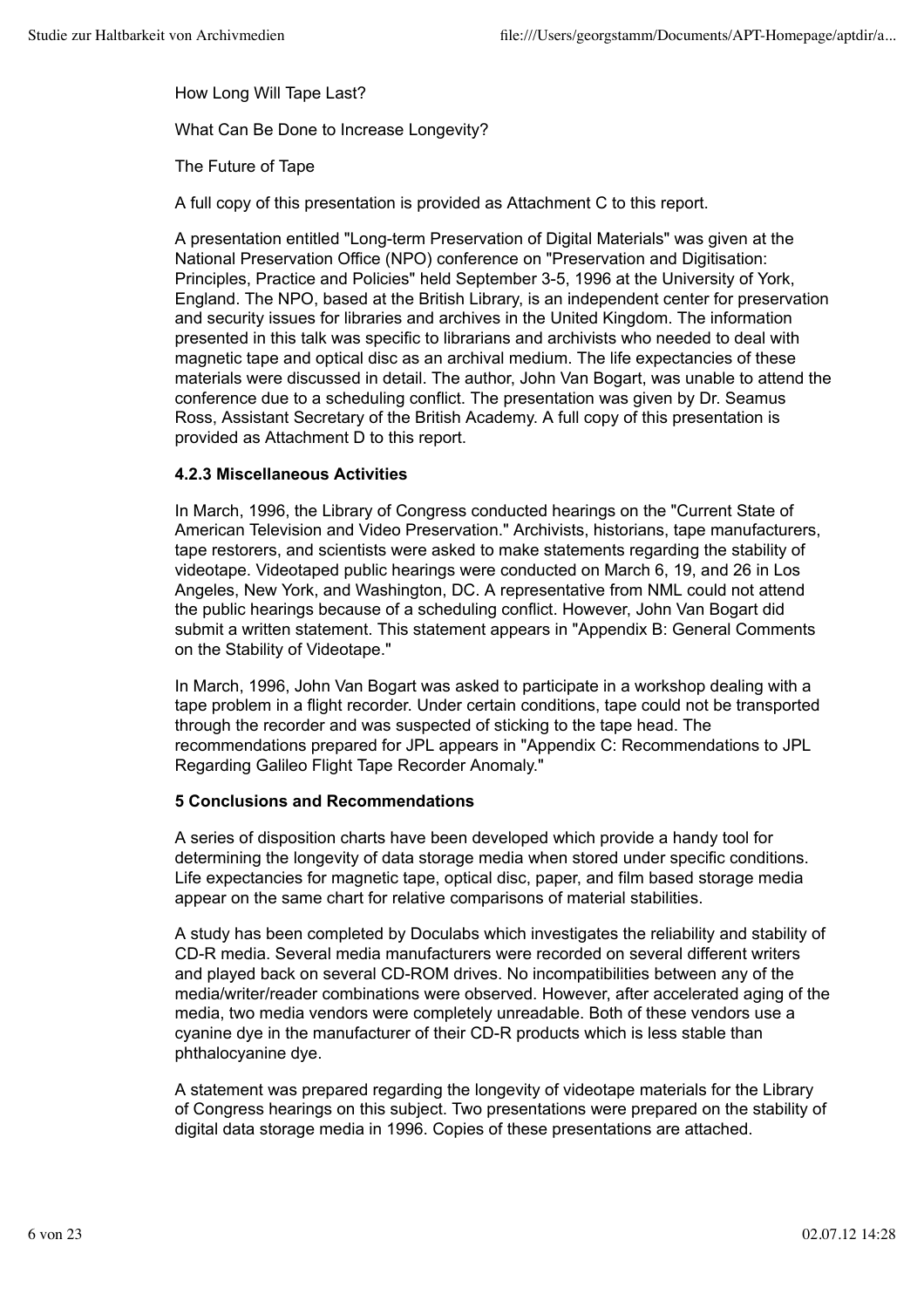# **6 Appendix A: Disposition Charts**

| For Storage at 10 °C (50 °F) and 25% RH<br>Life Expectancy of Various Information Storage Media                                                                                                                                                                                                                                    |   |               |                       |      |                       |   |                       |           |                 |        |              |      |        |                                                                         |                           |                           |                  | NATIONAL                                                                                                                                                                                                                                                                                                                                                                     |                                                                                                                                                                                                            |
|------------------------------------------------------------------------------------------------------------------------------------------------------------------------------------------------------------------------------------------------------------------------------------------------------------------------------------|---|---------------|-----------------------|------|-----------------------|---|-----------------------|-----------|-----------------|--------|--------------|------|--------|-------------------------------------------------------------------------|---------------------------|---------------------------|------------------|------------------------------------------------------------------------------------------------------------------------------------------------------------------------------------------------------------------------------------------------------------------------------------------------------------------------------------------------------------------------------|------------------------------------------------------------------------------------------------------------------------------------------------------------------------------------------------------------|
|                                                                                                                                                                                                                                                                                                                                    |   | Magnetic Tape |                       |      |                       |   |                       |           |                 |        | Optical Disk |      |        | Paper                                                                   |                           |                           |                  | Microfilm                                                                                                                                                                                                                                                                                                                                                                    |                                                                                                                                                                                                            |
| Length of<br>Storage:<br>based on<br>products<br>av ailable in<br>1995                                                                                                                                                                                                                                                             | ğ | 2<br>Data     | $\frac{3}{2}$<br>Data | 3480 | 3490/3490e            | 급 | ŠН<br>Data 8mm / Data | DDS / 4mm | al C / QIC-wide | CD-ROM | <b>WORM</b>  | CD-R | 오<br>호 | Newspaper (high lignin)                                                 | High Quality (low lignin) | ermanent" (buffered)<br>α | Medium-Term Film | Quality (Silver)<br>Archival                                                                                                                                                                                                                                                                                                                                                 | Length of<br>Storage:<br>based on<br>products<br>av ailable ir<br>1995                                                                                                                                     |
| 1 week<br>2 weeks<br>1 month<br>3 months<br>6 months<br>1 year<br>$\overline{2}$ years                                                                                                                                                                                                                                             |   |               |                       |      |                       |   |                       |           |                 |        |              |      |        |                                                                         |                           |                           |                  |                                                                                                                                                                                                                                                                                                                                                                              | 1 week<br>2 weeks<br>1 month<br>3 months<br>6 months<br>1 year<br>2 years                                                                                                                                  |
| 5 years<br>10 years<br>15 years<br>20 years<br>30 years                                                                                                                                                                                                                                                                            |   |               |                       |      |                       |   |                       |           |                 |        |              |      |        |                                                                         |                           |                           |                  |                                                                                                                                                                                                                                                                                                                                                                              | 5 years<br>10 years<br>15 years<br>$20$ years<br>30 years                                                                                                                                                  |
| 50 years<br>100 years<br>200 years<br>500 years                                                                                                                                                                                                                                                                                    |   |               |                       |      |                       |   |                       |           |                 |        |              |      |        |                                                                         |                           |                           |                  |                                                                                                                                                                                                                                                                                                                                                                              | 50 years<br>100 years<br>200 years<br>500 years                                                                                                                                                            |
| Ratings:<br>Assumptions:                                                                                                                                                                                                                                                                                                           |   |               |                       |      | gaseous contaminants. |   |                       |           |                 |        |              |      |        | Media is consistently stored at the indicated environmental conditions. |                           |                           |                  | - Only the best vendors are acceptable for storage under these conditions and times.<br>Media is purchased new (i.e., chart is not appropriate for old media that has been re-certified).<br>Media is accessed infrequently. Note—frequent media access can shorten media life.<br>The storage environment is dean and free of dust, smoke, food, mold, direct sunlight, and | - All major vendors are acceptable for reliable data storage under these conditions for these times.<br>- No vendors are considered acceptable for storage under these conditions and times. All may fail. |
| This information represents a compilation of information gathered from journal publications, trade literature,<br>product spec sheets, and research performed by the National Media Laboratory and others. The NML<br>cannot warrant the accuracy of infomation from other sources.<br>Developed by Dr. John VanBogart, NML, 1995. |   |               |                       |      |                       |   |                       |           |                 |        |              |      |        | Last Update: January, 1996.                                             |                           |                           |                  |                                                                                                                                                                                                                                                                                                                                                                              |                                                                                                                                                                                                            |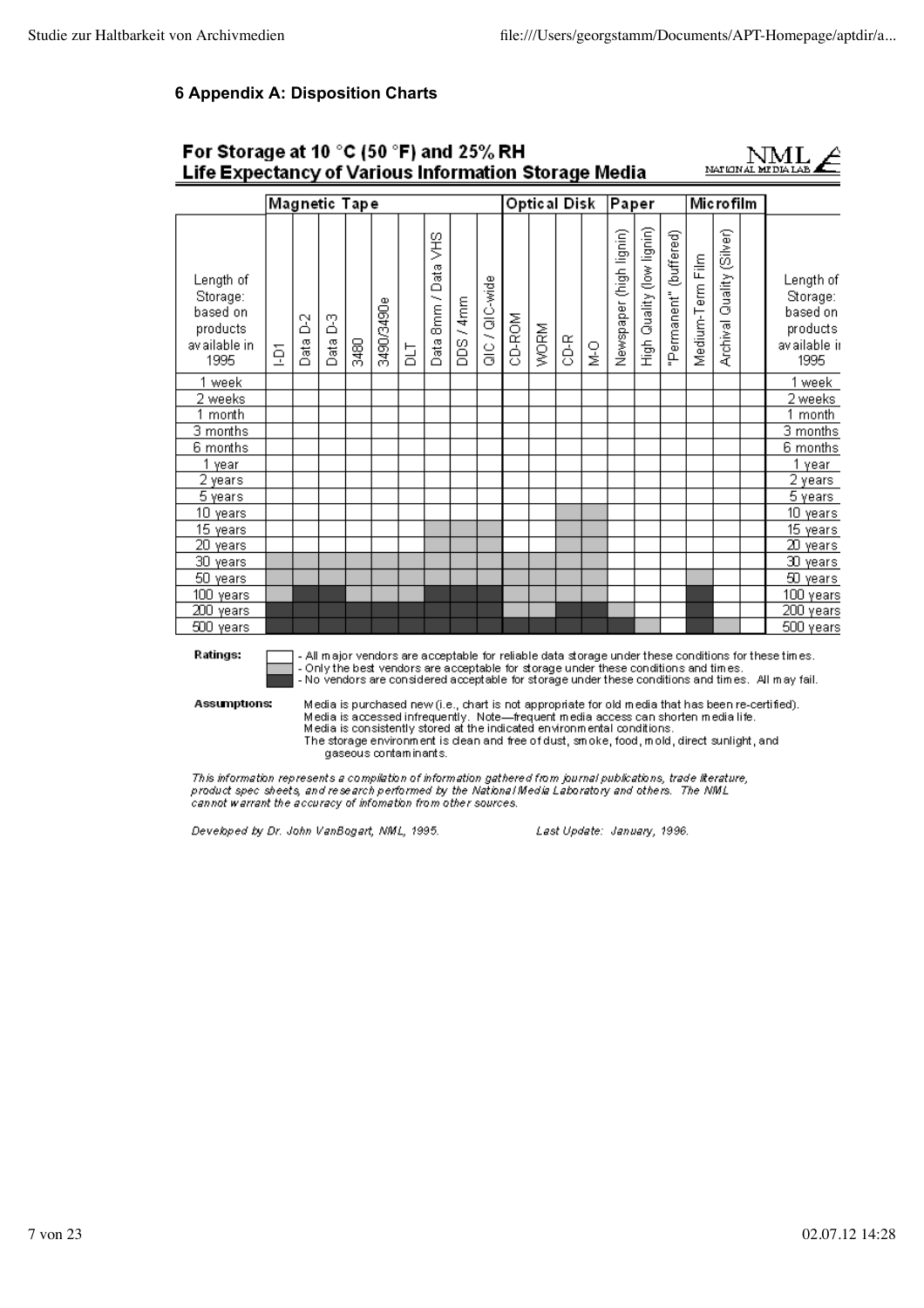### For Storage at 15 °C (59 °F) and 30% RH Life Expectancy of Various Information Storage Media



|                                                                       |   |           | <b>Magnetic Tape</b>                                                                 |      |            |            |                             |                   |                  |        | <b>Optical Disk</b> |     |        | Paper                                                                                        |                              |                        |                  | Microfilm                 |  |
|-----------------------------------------------------------------------|---|-----------|--------------------------------------------------------------------------------------|------|------------|------------|-----------------------------|-------------------|------------------|--------|---------------------|-----|--------|----------------------------------------------------------------------------------------------|------------------------------|------------------------|------------------|---------------------------|--|
| Length of<br>Storage:<br>based on<br>products<br>available in<br>1995 | ā | ă<br>Data | ှိ<br>Data                                                                           | 3480 | 3490/3490e | <b>TTO</b> | SHS<br>Data<br>8mm/<br>Data | / 4mm<br>iso<br>B | $Q(C \mid W)$ de | CD-ROM | WORM                | 인-K | o<br>N | Newspaper (high lignin)                                                                      | Quality (low lignin)<br>High | 'Permanent" (buffered) | Medium-Term Film | Archival Quality (Silver) |  |
| 1 week                                                                |   |           |                                                                                      |      |            |            |                             |                   |                  |        |                     |     |        |                                                                                              |                              |                        |                  |                           |  |
| 2 weeks                                                               |   |           |                                                                                      |      |            |            |                             |                   |                  |        |                     |     |        |                                                                                              |                              |                        |                  |                           |  |
| 1 month                                                               |   |           |                                                                                      |      |            |            |                             |                   |                  |        |                     |     |        |                                                                                              |                              |                        |                  |                           |  |
| 3 months                                                              |   |           |                                                                                      |      |            |            |                             |                   |                  |        |                     |     |        |                                                                                              |                              |                        |                  |                           |  |
| 6 months                                                              |   |           |                                                                                      |      |            |            |                             |                   |                  |        |                     |     |        |                                                                                              |                              |                        |                  |                           |  |
| 1 year                                                                |   |           |                                                                                      |      |            |            |                             |                   |                  |        |                     |     |        |                                                                                              |                              |                        |                  |                           |  |
| 2 years                                                               |   |           |                                                                                      |      |            |            |                             |                   |                  |        |                     |     |        |                                                                                              |                              |                        |                  |                           |  |
| 5 years                                                               |   |           |                                                                                      |      |            |            |                             |                   |                  |        |                     |     |        |                                                                                              |                              |                        |                  |                           |  |
| 10 years                                                              |   |           |                                                                                      |      |            |            |                             |                   |                  |        |                     |     |        |                                                                                              |                              |                        |                  |                           |  |
| 15 years                                                              |   |           |                                                                                      |      |            |            |                             |                   |                  |        |                     |     |        |                                                                                              |                              |                        |                  |                           |  |
| 20 years                                                              |   |           |                                                                                      |      |            |            |                             |                   |                  |        |                     |     |        |                                                                                              |                              |                        |                  |                           |  |
| 30 years                                                              |   |           |                                                                                      |      |            |            |                             |                   |                  |        |                     |     |        |                                                                                              |                              |                        |                  |                           |  |
| 50 years                                                              |   |           |                                                                                      |      |            |            |                             |                   |                  |        |                     |     |        |                                                                                              |                              |                        |                  |                           |  |
| 100 years                                                             |   |           |                                                                                      |      |            |            |                             |                   |                  |        |                     |     |        |                                                                                              |                              |                        |                  |                           |  |
| 200 years                                                             |   |           |                                                                                      |      |            |            |                             |                   |                  |        |                     |     |        |                                                                                              |                              |                        |                  |                           |  |
| 500 years                                                             |   |           |                                                                                      |      |            |            |                             |                   |                  |        |                     |     |        |                                                                                              |                              |                        |                  |                           |  |
| Ratings:                                                              |   |           | - Only the best vendors are acceptable for storage under these conditions and times. |      |            |            |                             |                   |                  |        |                     |     |        | - All major vendors are acceptable for reliable data storage under these conditions for thes |                              |                        |                  |                           |  |

- No vendors are considered acceptable for storage under these conditions and times. All

Assumptions:

Media is purchased new (i.e., chart is not appropriate for old media that has been re-certi<br>Media is accessed infrequently. Note—frequent media access can shorten media life.<br>Media is consistently stored at the indicated e The storage environment is clean and free of dust, smoke, food, mold, direct sunlight, and

gaseous contaminants.

This information represents a compilation of information gathered from journal publications, trade literature,<br>product spec sheets, and research performed by the National Media Laboratory and others. The NML cannot warrant the accuracy of infornation from other sources.

Developed by Dr. John VanBogart, NML, 1995.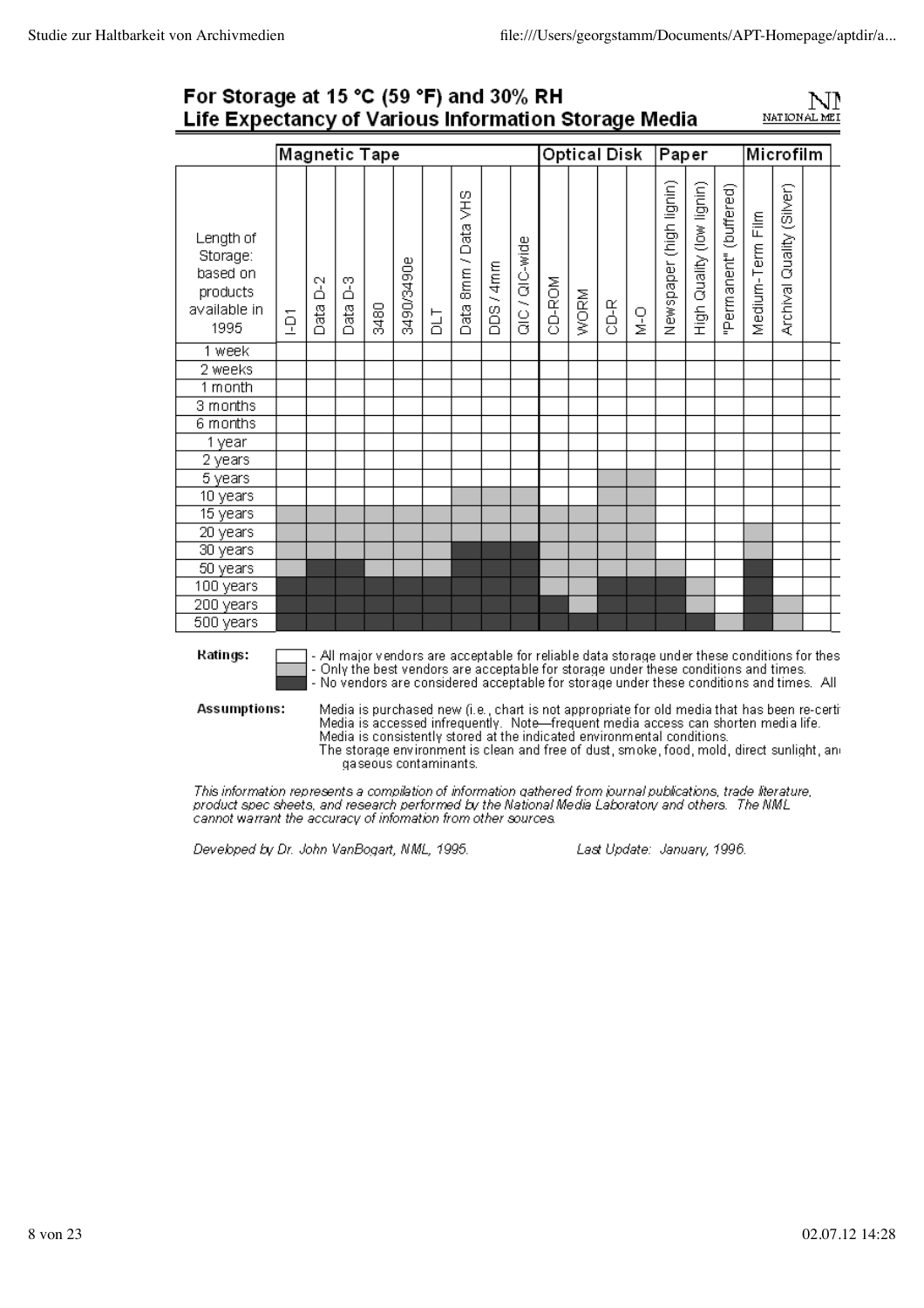# For Storage at 18 °C (65 °F) and 30% RH Life Expectancy of Various Information Storage Media



|                                                                       |                |           |            | <b>Magnetic Tape</b>                                                                                                                                                                   |            |    |                           |         |                |        |      | <b>Optical Disk</b> |        | Paper                   |                           |                        |                  | Microfilm                 |                                                                                                                                                                                                                                                                                         |
|-----------------------------------------------------------------------|----------------|-----------|------------|----------------------------------------------------------------------------------------------------------------------------------------------------------------------------------------|------------|----|---------------------------|---------|----------------|--------|------|---------------------|--------|-------------------------|---------------------------|------------------------|------------------|---------------------------|-----------------------------------------------------------------------------------------------------------------------------------------------------------------------------------------------------------------------------------------------------------------------------------------|
| Length of<br>Storage:<br>based on<br>products<br>available in<br>1995 | $\overline{q}$ | ă<br>Data | ှိ<br>Data | 3480                                                                                                                                                                                   | 3490/3490e | Ъh | SHA<br>8mm / Data<br>Data | DDS/4mm | $Q(C / Q(C-w)$ | CD-ROM | WORM | CD-R                | o<br>M | Newspaper (high lignin) | High Quality (low lignin) | 'Permanent" (buffered) | Medium-Term Film | Archival Quality (Silver) |                                                                                                                                                                                                                                                                                         |
| 1 week                                                                |                |           |            |                                                                                                                                                                                        |            |    |                           |         |                |        |      |                     |        |                         |                           |                        |                  |                           |                                                                                                                                                                                                                                                                                         |
| 2 weeks                                                               |                |           |            |                                                                                                                                                                                        |            |    |                           |         |                |        |      |                     |        |                         |                           |                        |                  |                           |                                                                                                                                                                                                                                                                                         |
| 1 month                                                               |                |           |            |                                                                                                                                                                                        |            |    |                           |         |                |        |      |                     |        |                         |                           |                        |                  |                           |                                                                                                                                                                                                                                                                                         |
| 3 months                                                              |                |           |            |                                                                                                                                                                                        |            |    |                           |         |                |        |      |                     |        |                         |                           |                        |                  |                           |                                                                                                                                                                                                                                                                                         |
| 6 months                                                              |                |           |            |                                                                                                                                                                                        |            |    |                           |         |                |        |      |                     |        |                         |                           |                        |                  |                           |                                                                                                                                                                                                                                                                                         |
| 1 year                                                                |                |           |            |                                                                                                                                                                                        |            |    |                           |         |                |        |      |                     |        |                         |                           |                        |                  |                           |                                                                                                                                                                                                                                                                                         |
| 2 years                                                               |                |           |            |                                                                                                                                                                                        |            |    |                           |         |                |        |      |                     |        |                         |                           |                        |                  |                           |                                                                                                                                                                                                                                                                                         |
| 5 years                                                               |                |           |            |                                                                                                                                                                                        |            |    |                           |         |                |        |      |                     |        |                         |                           |                        |                  |                           |                                                                                                                                                                                                                                                                                         |
| 10 years                                                              |                |           |            |                                                                                                                                                                                        |            |    |                           |         |                |        |      |                     |        |                         |                           |                        |                  |                           |                                                                                                                                                                                                                                                                                         |
| 15 years                                                              |                |           |            |                                                                                                                                                                                        |            |    |                           |         |                |        |      |                     |        |                         |                           |                        |                  |                           |                                                                                                                                                                                                                                                                                         |
| 20 years                                                              |                |           |            |                                                                                                                                                                                        |            |    |                           |         |                |        |      |                     |        |                         |                           |                        |                  |                           |                                                                                                                                                                                                                                                                                         |
| 30 years                                                              |                |           |            |                                                                                                                                                                                        |            |    |                           |         |                |        |      |                     |        |                         |                           |                        |                  |                           |                                                                                                                                                                                                                                                                                         |
| 50 years                                                              |                |           |            |                                                                                                                                                                                        |            |    |                           |         |                |        |      |                     |        |                         |                           |                        |                  |                           |                                                                                                                                                                                                                                                                                         |
| 100 years                                                             |                |           |            |                                                                                                                                                                                        |            |    |                           |         |                |        |      |                     |        |                         |                           |                        |                  |                           |                                                                                                                                                                                                                                                                                         |
| 200 years                                                             |                |           |            |                                                                                                                                                                                        |            |    |                           |         |                |        |      |                     |        |                         |                           |                        |                  |                           |                                                                                                                                                                                                                                                                                         |
| 500 years                                                             |                |           |            |                                                                                                                                                                                        |            |    |                           |         |                |        |      |                     |        |                         |                           |                        |                  |                           |                                                                                                                                                                                                                                                                                         |
| <b>Ratings:</b><br>Assumptions:                                       |                |           |            | - Only the best vendors are acceptable for storage under these conditions and times.                                                                                                   |            |    |                           |         |                |        |      |                     |        |                         |                           |                        |                  |                           | - All major vendors are acceptable for reliable data storage under these conditions for thes<br>- No vendors are considered acceptable for storage under these conditions and times. All<br>Media is purchased new (i.e., chart is not appropriate for old media that has been re-certi |
|                                                                       |                |           |            | Media is accessed infrequently. Note-frequent media access can shorten media life.<br>Media is consistently stored at the indicated environmental conditions.<br>gaseous contaminants. |            |    |                           |         |                |        |      |                     |        |                         |                           |                        |                  |                           | The storage environment is clean and free of dust, smoke, food, mold, direct sunlight, an                                                                                                                                                                                               |

This information represents a compilation of information gathered from journal publications, trade literature,<br>product spec sheets, and research performed by the National Media Laboratory and others. The NML<br>cannot warrant

Developed by Dr. John VanBogart, NML, 1995.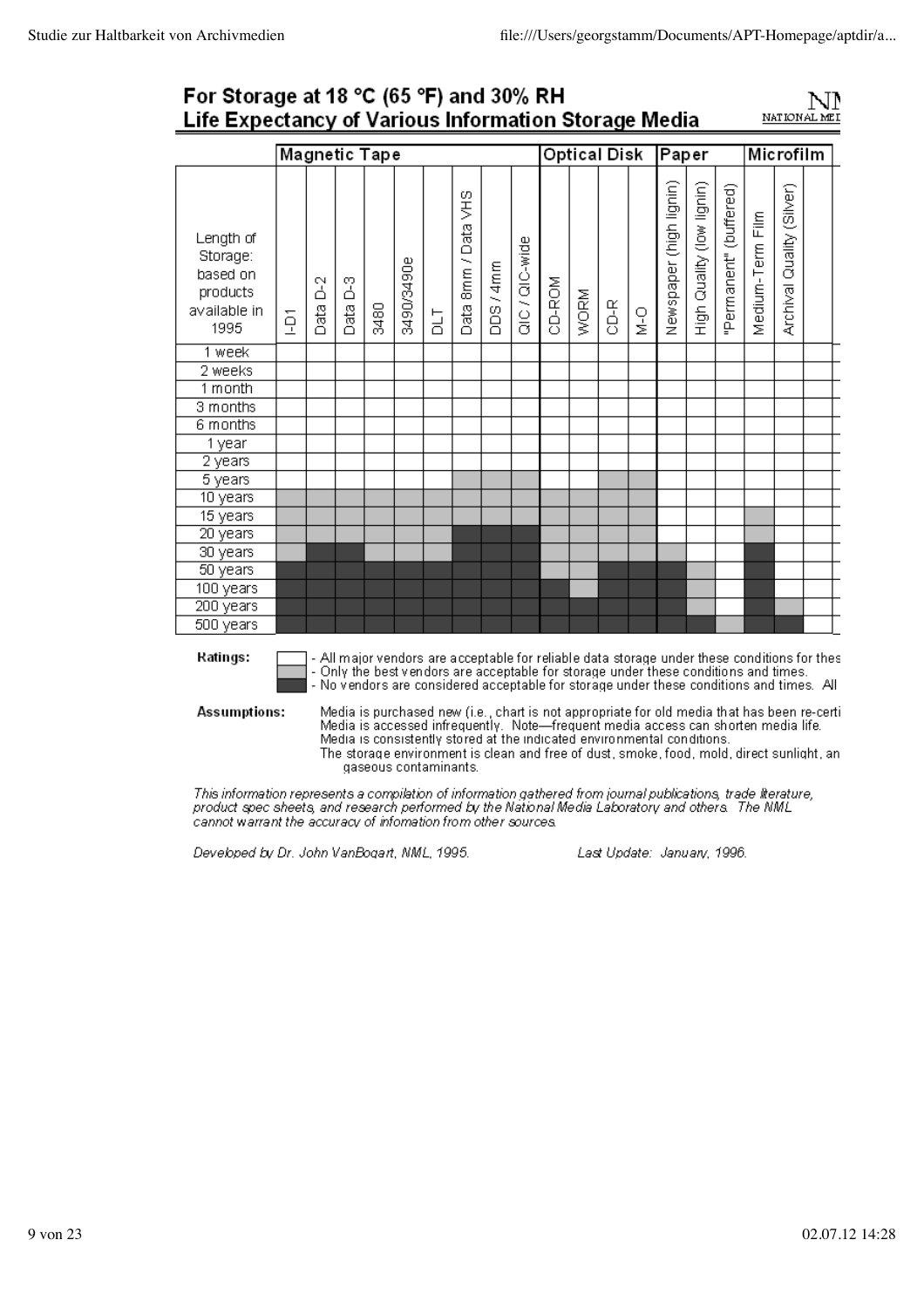### For Storage at 20 °C (68 °F) and 40% RH Life Expectancy of Various Information Storage Media



|                                                                        |   |           |           | <b>Magnetic Tape</b> |            |   |                                         |         |                 |                                                                                      | Optical Disk |     |        | Paper                   |                           |                        | Microfilm        |                              |                                                                                                                                                                                                            |
|------------------------------------------------------------------------|---|-----------|-----------|----------------------|------------|---|-----------------------------------------|---------|-----------------|--------------------------------------------------------------------------------------|--------------|-----|--------|-------------------------|---------------------------|------------------------|------------------|------------------------------|------------------------------------------------------------------------------------------------------------------------------------------------------------------------------------------------------------|
| Length of<br>Storage:<br>based on<br>products<br>av ailable in<br>1995 | Ģ | 2<br>Data | 2<br>Data | 5480                 | 3490/3490e | 능 | 9¥<br>Data<br>8mm/<br>Data <sup>1</sup> | DDS/4mm | al C / QIC-wide | CD-ROM                                                                               | WORM         | 3-G | Ο<br>Σ | Newspaper (high lignin) | High Quality (low lignin) | "Permanent" (buffered) | Medium-Term Film | Quality (Silver)<br>Archival | Length of<br>Storage:<br>based on<br>products<br>av ailable ir<br>1995                                                                                                                                     |
| week                                                                   |   |           |           |                      |            |   |                                         |         |                 |                                                                                      |              |     |        |                         |                           |                        |                  |                              | week                                                                                                                                                                                                       |
| 2 weeks                                                                |   |           |           |                      |            |   |                                         |         |                 |                                                                                      |              |     |        |                         |                           |                        |                  |                              | 2 weeks                                                                                                                                                                                                    |
| 1 month                                                                |   |           |           |                      |            |   |                                         |         |                 |                                                                                      |              |     |        |                         |                           |                        |                  |                              | 1 month                                                                                                                                                                                                    |
| 3 months                                                               |   |           |           |                      |            |   |                                         |         |                 |                                                                                      |              |     |        |                         |                           |                        |                  |                              | 3 months                                                                                                                                                                                                   |
| 6 months                                                               |   |           |           |                      |            |   |                                         |         |                 |                                                                                      |              |     |        |                         |                           |                        |                  |                              | 6 months                                                                                                                                                                                                   |
| 1 year                                                                 |   |           |           |                      |            |   |                                         |         |                 |                                                                                      |              |     |        |                         |                           |                        |                  |                              | 1<br>year                                                                                                                                                                                                  |
| 2 years                                                                |   |           |           |                      |            |   |                                         |         |                 |                                                                                      |              |     |        |                         |                           |                        |                  |                              | 2 years                                                                                                                                                                                                    |
| 5 years                                                                |   |           |           |                      |            |   |                                         |         |                 |                                                                                      |              |     |        |                         |                           |                        |                  |                              | 5 years                                                                                                                                                                                                    |
| 10 years                                                               |   |           |           |                      |            |   |                                         |         |                 |                                                                                      |              |     |        |                         |                           |                        |                  |                              | 10 years                                                                                                                                                                                                   |
| 15 years                                                               |   |           |           |                      |            |   |                                         |         |                 |                                                                                      |              |     |        |                         |                           |                        |                  |                              | $\overline{15}$ years                                                                                                                                                                                      |
| 20 years                                                               |   |           |           |                      |            |   |                                         |         |                 |                                                                                      |              |     |        |                         |                           |                        |                  |                              | <b>20</b> years                                                                                                                                                                                            |
| 30 years                                                               |   |           |           |                      |            |   |                                         |         |                 |                                                                                      |              |     |        |                         |                           |                        |                  |                              | 30 years                                                                                                                                                                                                   |
| 50 years                                                               |   |           |           |                      |            |   |                                         |         |                 |                                                                                      |              |     |        |                         |                           |                        |                  |                              | 50 years                                                                                                                                                                                                   |
| 100 years                                                              |   |           |           |                      |            |   |                                         |         |                 |                                                                                      |              |     |        |                         |                           |                        |                  |                              | 100 years                                                                                                                                                                                                  |
| 200 years                                                              |   |           |           |                      |            |   |                                         |         |                 |                                                                                      |              |     |        |                         |                           |                        |                  |                              | 200 years                                                                                                                                                                                                  |
| 500 years                                                              |   |           |           |                      |            |   |                                         |         |                 |                                                                                      |              |     |        |                         |                           |                        |                  |                              | 500 years                                                                                                                                                                                                  |
| Ratings:                                                               |   |           |           |                      |            |   |                                         |         |                 | - Only the best vendors are acceptable for storage under these conditions and times. |              |     |        |                         |                           |                        |                  |                              | - All major vendors are acceptable for reliable data storage under these conditions for these times.<br>- No vendors are considered acceptable for storage under these conditions and times. All may fail. |
| <b>Assumptions:</b>                                                    |   |           |           |                      |            |   |                                         |         |                 | Media is accessed infrequently. Note—frequent media access can shorten media life.   |              |     |        |                         |                           |                        |                  |                              | Media is purchased new (i.e., chart is not appropriate for old media that has been re-certified).                                                                                                          |

Media is consistently stored at the indicated environmental conditions. The storage environment is clean and free of dust, smoke, food, mold, direct sunlight, and<br>gaseous contaminants.

This information represents a compilation of information gathered from journal publications, trade literature,<br>product spec sheets, and research performed by the National Media Laboratory and others. The NML<br>cannot warrant

Developed by Dr. John VanBogart, NML, 1995.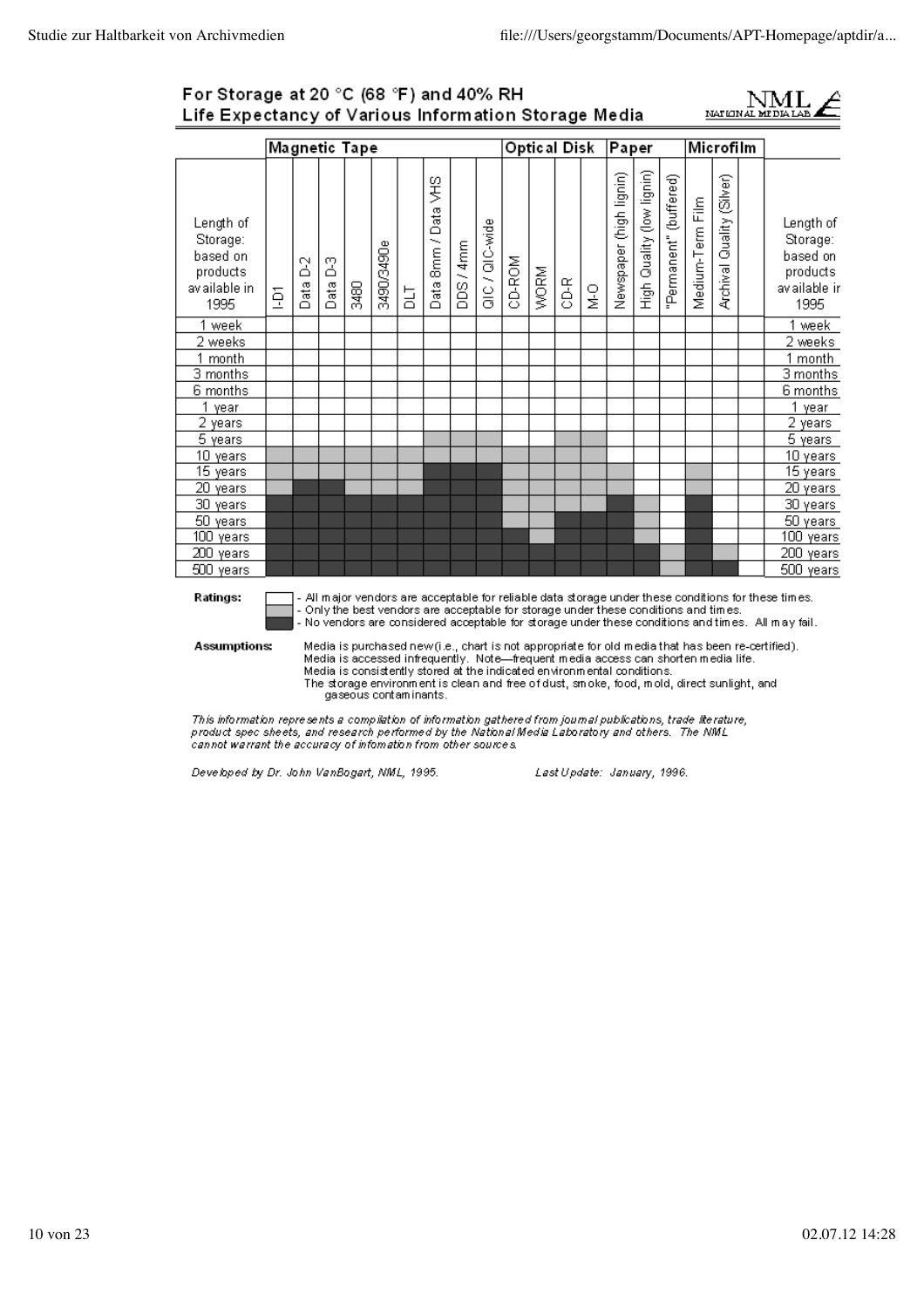# For Storage at 25 °C (77 °F) and 50% RH Life Expectancy of Various Information Storage Media



|                                                                       |   |           | <b>Magnetic Tape</b> |      |            |           |                              |             |                |        | <b>Optical Disk</b> |      |               | Paper                   |                           |                        | Microfilm                                                                                                                                                                                                                                                                              |                              |          |
|-----------------------------------------------------------------------|---|-----------|----------------------|------|------------|-----------|------------------------------|-------------|----------------|--------|---------------------|------|---------------|-------------------------|---------------------------|------------------------|----------------------------------------------------------------------------------------------------------------------------------------------------------------------------------------------------------------------------------------------------------------------------------------|------------------------------|----------|
| Length of<br>Storage:<br>based on<br>products<br>available in<br>1995 | ğ | ă<br>Data | ှိ<br>Data           | 3480 | 3490/3490e | <b>TT</b> | SHS<br>Data<br>Smm /<br>Data | /4mm<br>isa | $Q(C / Q(C-w)$ | CD-ROM | WORM                | CD-R | $\frac{0}{2}$ | Newspaper (high lignin) | High Quality (low lignin) | "Permanent" (buffered) | Medium-Term Film                                                                                                                                                                                                                                                                       | Quality (Silver)<br>Archival | I.<br>a, |
| 1 week                                                                |   |           |                      |      |            |           |                              |             |                |        |                     |      |               |                         |                           |                        |                                                                                                                                                                                                                                                                                        |                              |          |
| 2 weeks                                                               |   |           |                      |      |            |           |                              |             |                |        |                     |      |               |                         |                           |                        |                                                                                                                                                                                                                                                                                        |                              |          |
| 1 month                                                               |   |           |                      |      |            |           |                              |             |                |        |                     |      |               |                         |                           |                        |                                                                                                                                                                                                                                                                                        |                              |          |
| 3 months                                                              |   |           |                      |      |            |           |                              |             |                |        |                     |      |               |                         |                           |                        |                                                                                                                                                                                                                                                                                        |                              |          |
| 6 months                                                              |   |           |                      |      |            |           |                              |             |                |        |                     |      |               |                         |                           |                        |                                                                                                                                                                                                                                                                                        |                              |          |
| 1 year                                                                |   |           |                      |      |            |           |                              |             |                |        |                     |      |               |                         |                           |                        |                                                                                                                                                                                                                                                                                        |                              |          |
| 2 years                                                               |   |           |                      |      |            |           |                              |             |                |        |                     |      |               |                         |                           |                        |                                                                                                                                                                                                                                                                                        |                              |          |
| 5 years                                                               |   |           |                      |      |            |           |                              |             |                |        |                     |      |               |                         |                           |                        |                                                                                                                                                                                                                                                                                        |                              |          |
| 10 years                                                              |   |           |                      |      |            |           |                              |             |                |        |                     |      |               |                         |                           |                        |                                                                                                                                                                                                                                                                                        |                              |          |
| 15 years                                                              |   |           |                      |      |            |           |                              |             |                |        |                     |      |               |                         |                           |                        |                                                                                                                                                                                                                                                                                        |                              |          |
| 20 years                                                              |   |           |                      |      |            |           |                              |             |                |        |                     |      |               |                         |                           |                        |                                                                                                                                                                                                                                                                                        |                              |          |
| 30 years                                                              |   |           |                      |      |            |           |                              |             |                |        |                     |      |               |                         |                           |                        |                                                                                                                                                                                                                                                                                        |                              |          |
| 50 years                                                              |   |           |                      |      |            |           |                              |             |                |        |                     |      |               |                         |                           |                        |                                                                                                                                                                                                                                                                                        |                              |          |
| 100 years                                                             |   |           |                      |      |            |           |                              |             |                |        |                     |      |               |                         |                           |                        |                                                                                                                                                                                                                                                                                        |                              | 1        |
| 200 years                                                             |   |           |                      |      |            |           |                              |             |                |        |                     |      |               |                         |                           |                        |                                                                                                                                                                                                                                                                                        |                              | ī        |
| 500 years                                                             |   |           |                      |      |            |           |                              |             |                |        |                     |      |               |                         |                           |                        |                                                                                                                                                                                                                                                                                        |                              | έ        |
| Ratings:                                                              |   |           |                      |      |            |           |                              |             |                |        |                     |      |               |                         |                           |                        | - All major vendors are acceptable for reliable data storage under these conditions for these t<br>- Only the best vendors are acceptable for storage under these conditions and times.<br>- No vendors are considered acceptable for storage under these conditions and times. All ma |                              |          |
| Assumptions:                                                          |   |           |                      |      |            |           |                              |             |                |        |                     |      |               |                         |                           |                        | Media is purchased new (i.e., chart is not appropriate for old media that has been re-certifie<br>Media is accessed infrequently. Note—frequent media access can shorten media life.                                                                                                   |                              |          |

Media is consistently stored at the indicated environmental conditions. The storage environment is clean and free of dust, smoke, food, mold, direct sunlight, and gaseous contaminants.

This information represents a compilation of information gathered from journal publications, trade literature, product spec sheets, and research performed by the National Media Laboratory and others. The NML cannot warrant the accuracy of information from other sources.

Developed by Dr. John VanBogart, NML, 1995.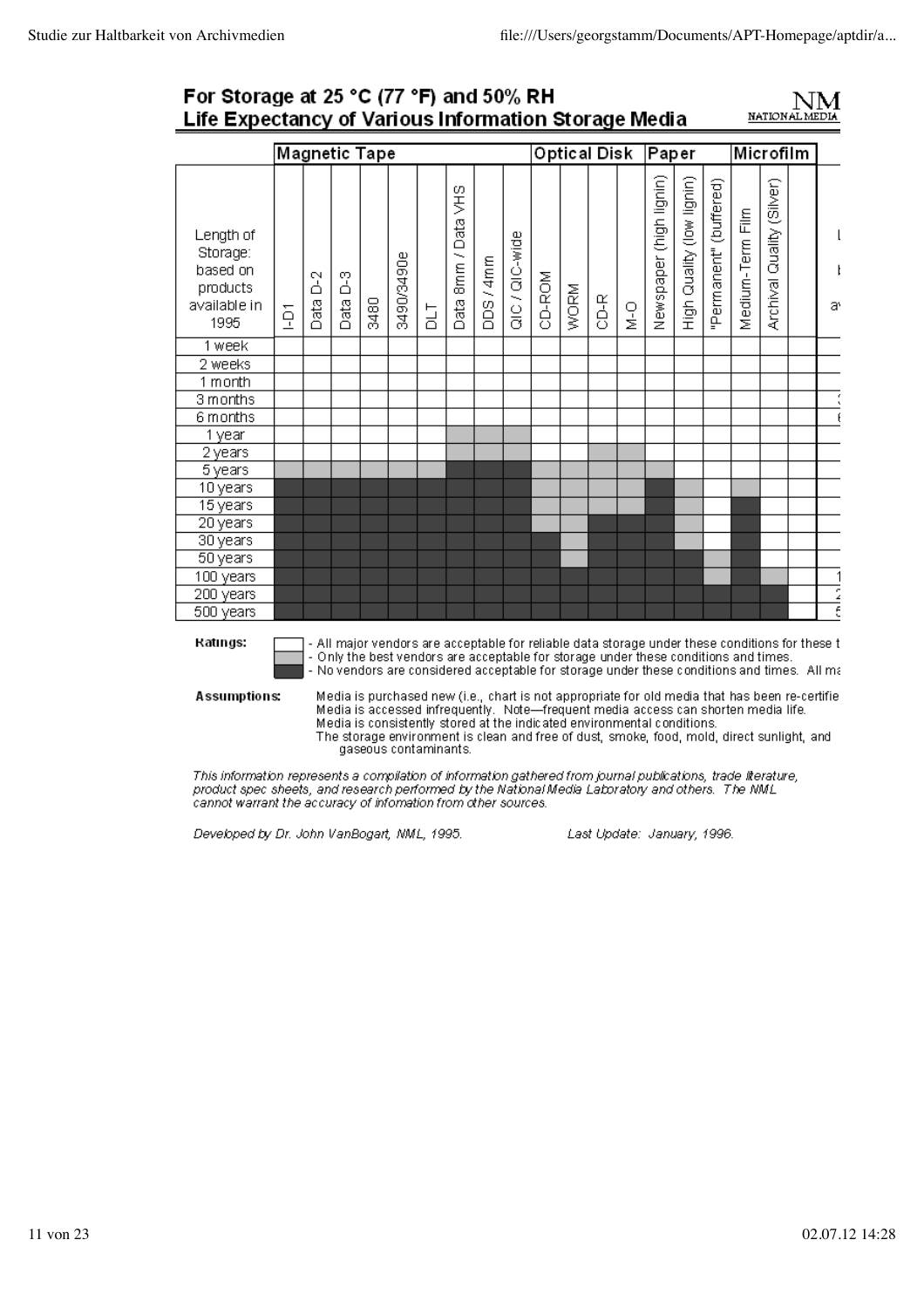### For Storage at 30 °C (86 °F) and 60% RH Life Expectancy of Various Information Storage Media



|                                                                        |   |           |               | Magnetic Tape |            |    |                             |                   |                  |        |      | Optical Disk |               | Paper                                                                                                                                                         |                              |                        |                  | Microfilm                    |                                                                                                                                                                                                            |
|------------------------------------------------------------------------|---|-----------|---------------|---------------|------------|----|-----------------------------|-------------------|------------------|--------|------|--------------|---------------|---------------------------------------------------------------------------------------------------------------------------------------------------------------|------------------------------|------------------------|------------------|------------------------------|------------------------------------------------------------------------------------------------------------------------------------------------------------------------------------------------------------|
| Length of<br>Storage:<br>based on<br>products<br>av ailable in<br>1995 | ğ | 2<br>Data | 2<br>ata<br>Ő | 8480          | 3490/3490e | Бh | SH2<br>Data<br>3mm/<br>Data | /4mm<br>isas<br>B | al C / QI C-wide | CD-ROM | WORM | 3-G          | $\frac{0}{2}$ | Newspaper (high lignin)                                                                                                                                       | Quality (low lignin)<br>figh | 'Permanent" (buffered) | Medium-Term Film | Quality (Silver)<br>Archival | Length of<br>Storage:<br>based on<br>products<br>av ailable i<br>1995                                                                                                                                      |
| 1 week                                                                 |   |           |               |               |            |    |                             |                   |                  |        |      |              |               |                                                                                                                                                               |                              |                        |                  |                              | 1 week                                                                                                                                                                                                     |
| 2 weeks                                                                |   |           |               |               |            |    |                             |                   |                  |        |      |              |               |                                                                                                                                                               |                              |                        |                  |                              | 2 weeks                                                                                                                                                                                                    |
| 1 month                                                                |   |           |               |               |            |    |                             |                   |                  |        |      |              |               |                                                                                                                                                               |                              |                        |                  |                              | $\overline{1}$ month                                                                                                                                                                                       |
| 3 months                                                               |   |           |               |               |            |    |                             |                   |                  |        |      |              |               |                                                                                                                                                               |                              |                        |                  |                              | 3 months                                                                                                                                                                                                   |
| 6 months                                                               |   |           |               |               |            |    |                             |                   |                  |        |      |              |               |                                                                                                                                                               |                              |                        |                  |                              | 6 months                                                                                                                                                                                                   |
| 1 year                                                                 |   |           |               |               |            |    |                             |                   |                  |        |      |              |               |                                                                                                                                                               |                              |                        |                  |                              | $\mathbf{1}$<br>year                                                                                                                                                                                       |
| 2 years                                                                |   |           |               |               |            |    |                             |                   |                  |        |      |              |               |                                                                                                                                                               |                              |                        |                  |                              | 2 years                                                                                                                                                                                                    |
| 5 years                                                                |   |           |               |               |            |    |                             |                   |                  |        |      |              |               |                                                                                                                                                               |                              |                        |                  |                              | 5 years                                                                                                                                                                                                    |
| 10 years                                                               |   |           |               |               |            |    |                             |                   |                  |        |      |              |               |                                                                                                                                                               |                              |                        |                  |                              | 10 years                                                                                                                                                                                                   |
| 15 years                                                               |   |           |               |               |            |    |                             |                   |                  |        |      |              |               |                                                                                                                                                               |                              |                        |                  |                              | 15 years                                                                                                                                                                                                   |
| $\overline{20}$ years                                                  |   |           |               |               |            |    |                             |                   |                  |        |      |              |               |                                                                                                                                                               |                              |                        |                  |                              | $\overline{20}$ years                                                                                                                                                                                      |
| 30 years                                                               |   |           |               |               |            |    |                             |                   |                  |        |      |              |               |                                                                                                                                                               |                              |                        |                  |                              | 30 years                                                                                                                                                                                                   |
| 50 years                                                               |   |           |               |               |            |    |                             |                   |                  |        |      |              |               |                                                                                                                                                               |                              |                        |                  |                              | 50 years                                                                                                                                                                                                   |
| 100 years                                                              |   |           |               |               |            |    |                             |                   |                  |        |      |              |               |                                                                                                                                                               |                              |                        |                  |                              | 100 years<br>200                                                                                                                                                                                           |
| 200 years<br>500 years                                                 |   |           |               |               |            |    |                             |                   |                  |        |      |              |               |                                                                                                                                                               |                              |                        |                  |                              | years<br>500 years                                                                                                                                                                                         |
| Ratıngs:                                                               |   |           |               |               |            |    |                             |                   |                  |        |      |              |               | - Only the best vendors are acceptable for storage under these conditions and times.                                                                          |                              |                        |                  |                              | - All major vendors are acceptable for reliable data storage under these conditions for these times.<br>- No vendors are considered acceptable for storage under these conditions and times. All may fail. |
| Assumptions:                                                           |   |           |               |               |            |    |                             |                   |                  |        |      |              |               | Media is accessed infrequently. Note—frequent media access can shorten media life.<br>Modia is consistantly starad of the indicated environmental conditions. |                              |                        |                  |                              | Media is purchased new (i.e., chart is not appropriate for old media that has been re-certified).                                                                                                          |

Media is consistently stored at the indicated environmental conditions.<br>The storage environment is clean and free of dust, smoke, food, mold, direct sunlight, and gaseous contaminants.

This information represents a compilation of information gathered from journal publications, trade literature,<br>product spec sheets, and research performed by the National Media Laboratory and others. The NML<br>cannot warrant

Developed by Dr. John VanBogart, NML, 1995.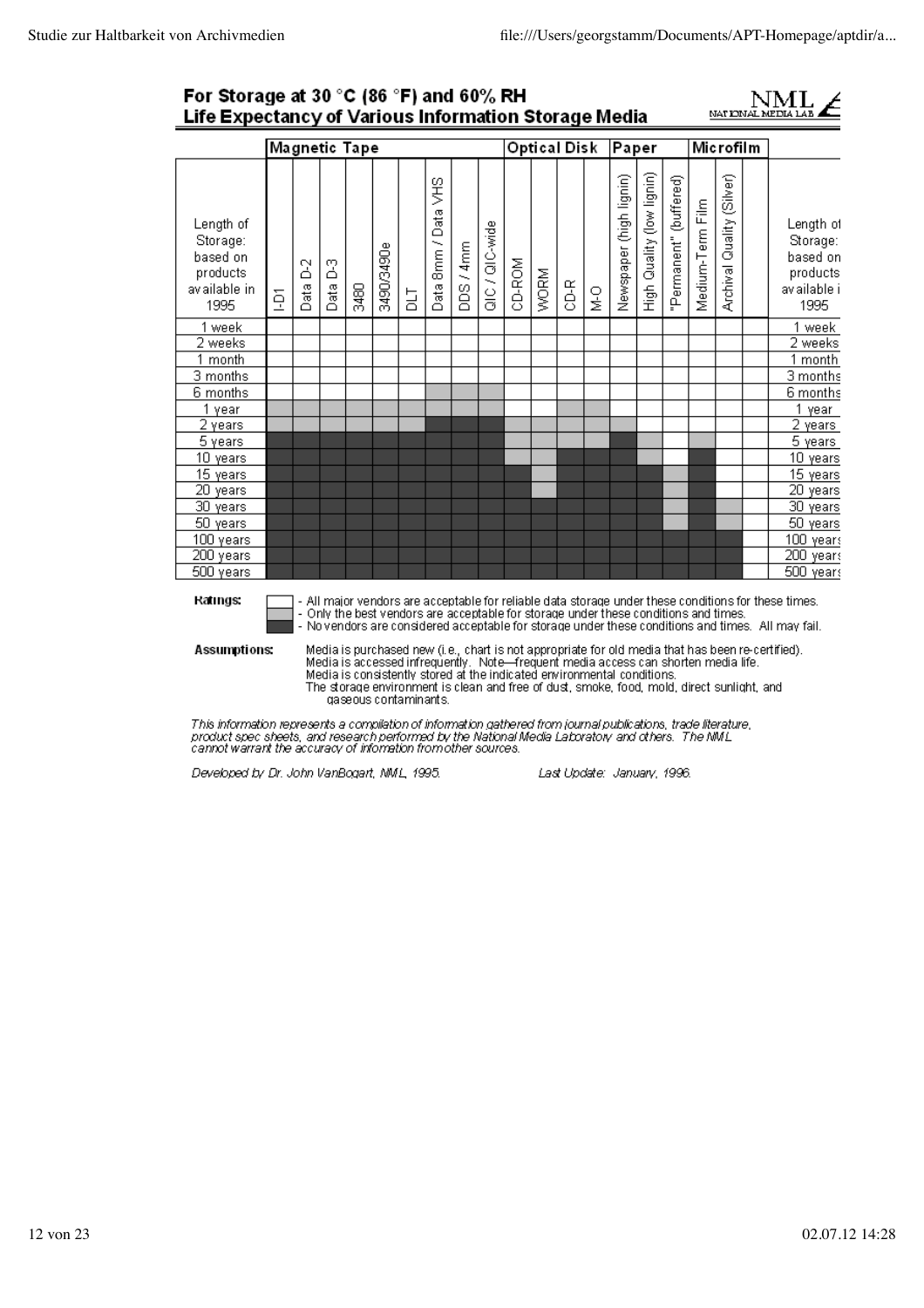### For Storage at 40 °C (104 °F) and 80% RH Life Expectancy of Various Information Storage Media



|                                                                        |   |           |           | Magnetic Tape |                       |   |                                          |                                                                                                                                                                                                                                                       |                |        |      | <b>Optical Disk</b> |                                    | Paper                   |                           |                        |                  | <b>Microfilm</b>             |                                                                                           |                                                                                                                                                                                                                                                                                                                 |
|------------------------------------------------------------------------|---|-----------|-----------|---------------|-----------------------|---|------------------------------------------|-------------------------------------------------------------------------------------------------------------------------------------------------------------------------------------------------------------------------------------------------------|----------------|--------|------|---------------------|------------------------------------|-------------------------|---------------------------|------------------------|------------------|------------------------------|-------------------------------------------------------------------------------------------|-----------------------------------------------------------------------------------------------------------------------------------------------------------------------------------------------------------------------------------------------------------------------------------------------------------------|
| Length of<br>Storage:<br>based on<br>products<br>av ailable in<br>1995 | ğ | 3<br>Data | 2<br>Data | 3480          | 3490/3490e            | 교 | SHS<br>Data<br>8mm/<br>Data <sup>1</sup> | DDS/4mm                                                                                                                                                                                                                                               | QIC / QIC-wide | CD-ROM | WORM | <b>GD-R</b>         | $\stackrel{\textstyle\circ}{\geq}$ | Newspaper (high lignin) | High Quality (low lignin) | 'Permanent" (buffered) | Medium-Term Film | Quality (Silver)<br>Archival |                                                                                           | Length of<br>Storage:<br>based on<br>products<br>av ailable in<br>1995                                                                                                                                                                                                                                          |
| 1 week                                                                 |   |           |           |               |                       |   |                                          |                                                                                                                                                                                                                                                       |                |        |      |                     |                                    |                         |                           |                        |                  |                              |                                                                                           | 1 week                                                                                                                                                                                                                                                                                                          |
| 2 weeks                                                                |   |           |           |               |                       |   |                                          |                                                                                                                                                                                                                                                       |                |        |      |                     |                                    |                         |                           |                        |                  |                              |                                                                                           | 2 weeks                                                                                                                                                                                                                                                                                                         |
| 1 month                                                                |   |           |           |               |                       |   |                                          |                                                                                                                                                                                                                                                       |                |        |      |                     |                                    |                         |                           |                        |                  |                              |                                                                                           | 1 month                                                                                                                                                                                                                                                                                                         |
| $\overline{3}$ months                                                  |   |           |           |               |                       |   |                                          |                                                                                                                                                                                                                                                       |                |        |      |                     |                                    |                         |                           |                        |                  |                              |                                                                                           | $\overline{3}$ months                                                                                                                                                                                                                                                                                           |
| 6 months                                                               |   |           |           |               |                       |   |                                          |                                                                                                                                                                                                                                                       |                |        |      |                     |                                    |                         |                           |                        |                  |                              |                                                                                           | 6 months                                                                                                                                                                                                                                                                                                        |
| 1 year                                                                 |   |           |           |               |                       |   |                                          |                                                                                                                                                                                                                                                       |                |        |      |                     |                                    |                         |                           |                        |                  |                              |                                                                                           | 1 year                                                                                                                                                                                                                                                                                                          |
| 2 years                                                                |   |           |           |               |                       |   |                                          |                                                                                                                                                                                                                                                       |                |        |      |                     |                                    |                         |                           |                        |                  |                              |                                                                                           | 2 years                                                                                                                                                                                                                                                                                                         |
| $\overline{5}$ years                                                   |   |           |           |               |                       |   |                                          |                                                                                                                                                                                                                                                       |                |        |      |                     |                                    |                         |                           |                        |                  |                              |                                                                                           | 5 years                                                                                                                                                                                                                                                                                                         |
| 10 years                                                               |   |           |           |               |                       |   |                                          |                                                                                                                                                                                                                                                       |                |        |      |                     |                                    |                         |                           |                        |                  |                              |                                                                                           | 10 years                                                                                                                                                                                                                                                                                                        |
| 15 years                                                               |   |           |           |               |                       |   |                                          |                                                                                                                                                                                                                                                       |                |        |      |                     |                                    |                         |                           |                        |                  |                              |                                                                                           | 15 years                                                                                                                                                                                                                                                                                                        |
| <b>20</b> years                                                        |   |           |           |               |                       |   |                                          |                                                                                                                                                                                                                                                       |                |        |      |                     |                                    |                         |                           |                        |                  |                              |                                                                                           | 20 years                                                                                                                                                                                                                                                                                                        |
| 30 years                                                               |   |           |           |               |                       |   |                                          |                                                                                                                                                                                                                                                       |                |        |      |                     |                                    |                         |                           |                        |                  |                              |                                                                                           | 30 years                                                                                                                                                                                                                                                                                                        |
| 50 years                                                               |   |           |           |               |                       |   |                                          |                                                                                                                                                                                                                                                       |                |        |      |                     |                                    |                         |                           |                        |                  |                              |                                                                                           | 50 years                                                                                                                                                                                                                                                                                                        |
| 100 years                                                              |   |           |           |               |                       |   |                                          |                                                                                                                                                                                                                                                       |                |        |      |                     |                                    |                         |                           |                        |                  |                              |                                                                                           | 100 years                                                                                                                                                                                                                                                                                                       |
| 200 years                                                              |   |           |           |               |                       |   |                                          |                                                                                                                                                                                                                                                       |                |        |      |                     |                                    |                         |                           |                        |                  |                              |                                                                                           | 200 years                                                                                                                                                                                                                                                                                                       |
| 500 years                                                              |   |           |           |               |                       |   |                                          |                                                                                                                                                                                                                                                       |                |        |      |                     |                                    |                         |                           |                        |                  |                              |                                                                                           | 500 years                                                                                                                                                                                                                                                                                                       |
| <b>Ratings:</b><br><b>Assumptions:</b>                                 |   |           |           |               | daseous contaminants. |   |                                          | - Only the best vendors are acceptable for storage under these conditions and times.<br>Media is accessed infrequently. Note—frequent media access can shorten media life.<br>Media is consistently stored at the indicated environmental conditions. |                |        |      |                     |                                    |                         |                           |                        |                  |                              | The storage environment is dean and free of dust, smoke, food, mold, direct sunlight, and | - All major vendors are acceptable for reliable data storage under these conditions for these times.<br>- No vendors are considered acceptable for storage under these conditions and times. All may fail.<br>Media is purchased new (i.e., chart is not appropriate for old media that has been re-certified). |

This information represents a compilation of information gathered from journal publications, trade literature,<br>product spec sheets, and research performed by the National Media Laboratory and others. The NML<br>cannot warrant

Developed by Dr. John VanBogart, NML, 1995.

Last Update: January, 1996.

### **7 Appendix B: General Comments on the Stability of Videotape**

The following was submitted in response to the Library of Congress' "Study of the Current State of American Television and Video Preservation" on April 26, 1996 by Dr. John W. C. Van Bogart of the National Media Laboratory, St. Paul, MN:

General Comments on the Stability of Videotape

Dr. John W. C. Van Bogart

National Media Laboratory

Building 235-1N-17

St. Paul, MN 55144-1000

Phone: 612-733-1918

FAX: 612-736-6843

As the Principal Investigator for Media Stability Studies at the National Media Laboratory,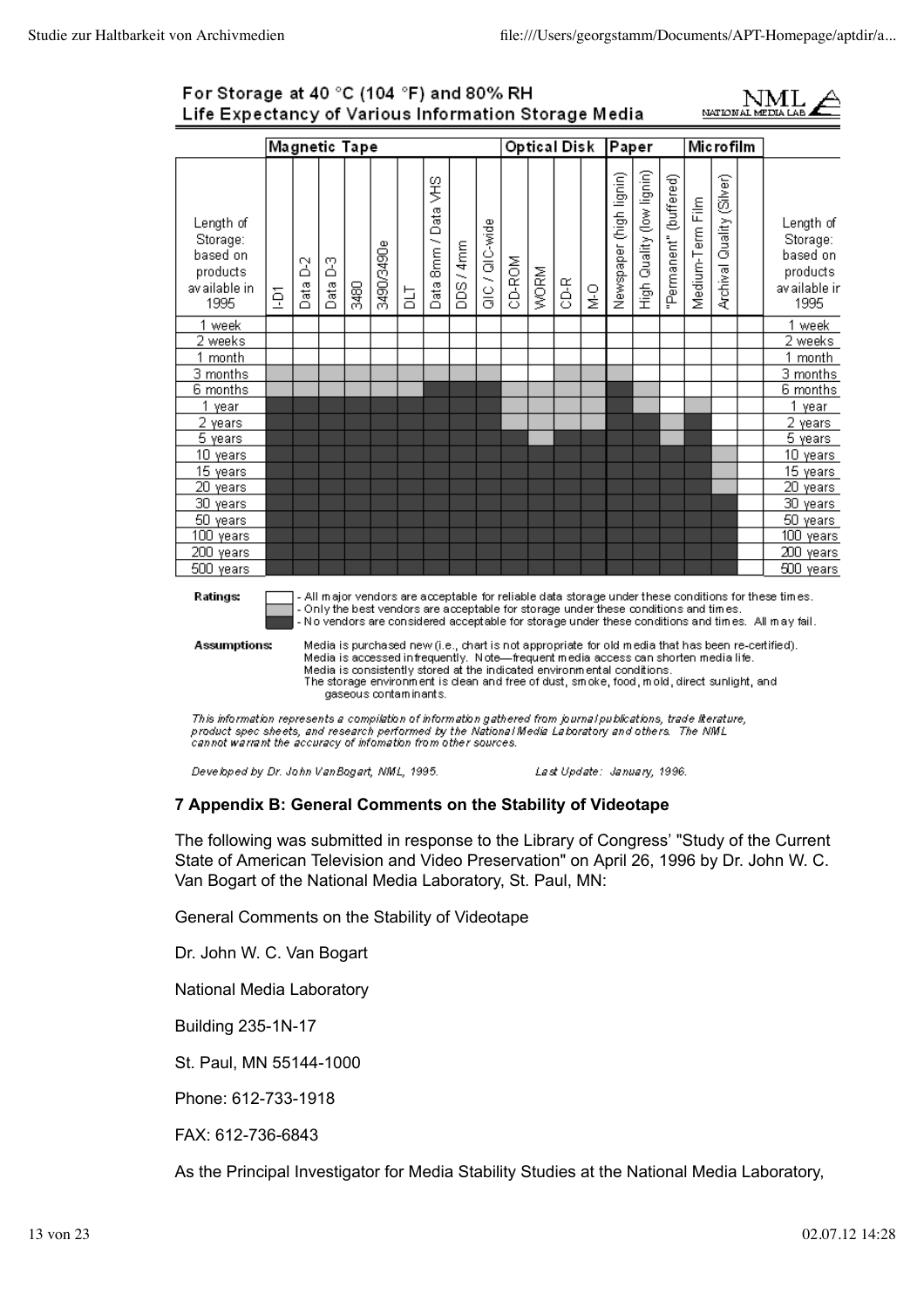I have investigated the stability of magnetic videotape used for both analog and digital recording. The National Media Lab (NML) is an industry resource supporting the U.S. Government in the evaluation, development, and deployment of advanced storage media and systems. The NML endeavors to provide a broad perspective of current progress in storage issues, both from a commercial and a government perspective.

Videotape poses a special challenge to archivists, librarians, historians, and preservationists. As an information storage medium, videotape is not as stable as photographic film or paper. Properly cared for, film and paper can last for centuries, whereas most videotapes will only last a few decades.

Videotape recording technology consists of two independent components—the magnetic tape medium and the recorder. Neither component is designed to last forever. Images recorded on a videotape can be lost because of chemical degradation of the tape. However, access to images recorded on a tape can also be disallowed because the video format has become obsolete and a working recorder cannot be located.

### Videotape Components

Videotape consists of several components. The layer which is responsible for recording the magnetic signal consists mainly of magnetic particles held together by a binder polymer. Lubricants, carbon black, head cleaning agents, and other components are also added to this layer to reduce wear, facilitate tape transport, dissipate static charge, and reduce dropouts. This relatively thin, paint-like, magnetic layer is supported on a thicker, stronger substrate film. A thin back coat layer can also be added to the other side of the substrate film to improve tape wind, facilitate transport, and dissipate static charge.

Over time, videotape properties can change unfavorably. Hydrolysis of the binder polymer can result in a less durable, more gummy magnetic layer resulting in an increase in dropouts. Loss of lubricant over time can result in increased wear of the magnetic layer during playback. The magnetic pigment can lose some of its magnetic signal resulting in poorer color reproduction and contrast on playback of analog recordings and dropouts in digital recordings. The backing film can creep and deform in improperly wound tape packs resulting in mistracking on playback.

### Binder Polymer

The binder polymer has the function of securing the magnetic pigment to the tape backing and providing a smooth surface to facilitate transportation of the videotape through the recording system. Other components are added to the binder to help with tape transport and facilitate playback. A lubricant is added to the binder to reduce friction, which reduces the tension needed to transport the tape through the recorder and also reduces tape wear. A head cleaning agent is added to the binder to reduce the occurrence of head clogs which result in dropouts. Carbon black is also added to reduce static charges which attract debris to the tape.

The binder is responsible for holding the magnetic particles on the tape and facilitating tape transport. If the binder looses integrity—through softening, embrittlement, loss of cohesiveness, or loss of lubrication—the tape may become unplayable. Sticky tape and sticky shed are commonly used terms to describe the phenomenon associated with deterioration of the magnetic tape binder.

The binder polymers used in magnetic tape constructions are subject to a chemical process known as hydrolysis. In this process, long molecules are broken apart by a reaction with water to produce shorter molecules. The shorter molecules do not impart the same degree of integrity to the binder system as do the longer molecules. Water must be present for the hydrolysis reaction to occur. Videotapes stored in a high humidity will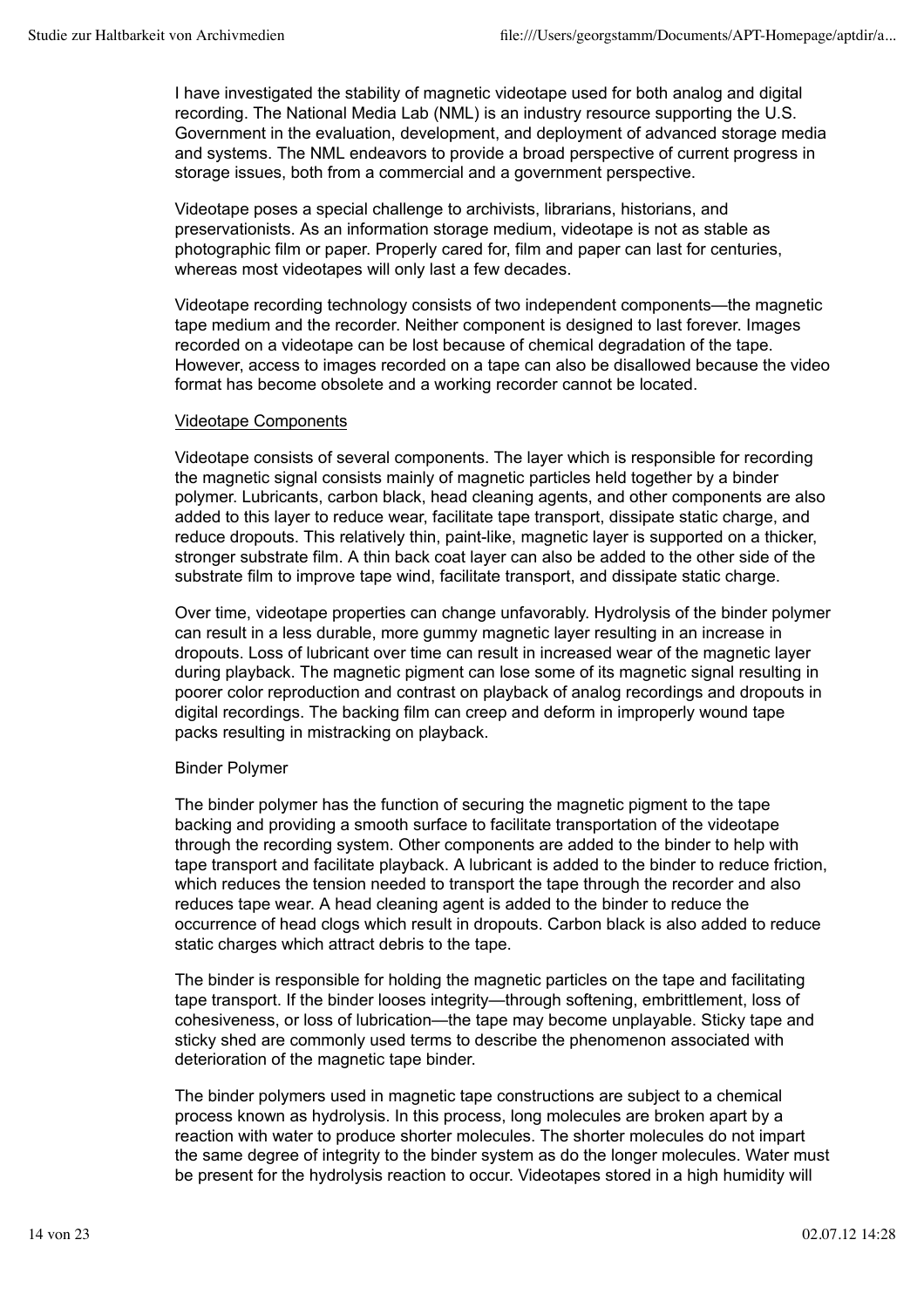undergo a greater degree of hydrolysis that tapes stored in low humidities. Binder hydrolysis can lead to a softer than normal binder coating, higher friction, and/or gummy tape surface residues. Tape binder debris resulting from binder deterioration may result in head clogs which may produce dropouts on a videotape when played back.

#### Lubricant

Lubricants are normally added to the binder to reduce the friction of the magnetic top coat layer of videotape. A lower friction will facilitate tape transport through the recorder and reduce tape wear. In a videotape recorder, where the tape is usually wrapped around a rapidly rotating head, low friction is important as it prevents overheating of the tape.

Over time, the level of lubricant in videotape decreases as lubricants are partially consumed every time the tape is played. Lubricant levels also decrease over time even in unplayed, archived tape as a result of evaporation and degradation. The lubricants used in some tapes are oily liquids which are volatile and slowly evaporate away over time. Some lubricants are also subject to degradation by hydrolysis and oxidation, just like the binder polymer, and will loose their essential lubrication properties with time.

### Magnetic Pigment

The magnetic pigment is responsible for storing the recorded video signal. If there is any change in the magnetic properties of the pigment, recorded signals can be irretrievably lost. The magnetic remanence is the property of a pigment that enables it to retain a magnetic field. A decrease in the magnetic remanence of the pigment over time can result in a lowered output signal. The coercivity characterizes the pigment's ability to resist demagnetization. A magnetic tape with a lower coercivity is more susceptible to demagnetization and signal loss.

Magnetic pigments differ in their stability—some particles retain their magnetic properties longer than others. So some videotapes will retain initial image quality longer than others. Iron oxide and cobalt-modified iron oxide pigments are the most stable pigment types of those used in videotapes. Metal particulate (MP) and chromium dioxide (CrO $2$ ) pigments provide a higher tape signal output and permit higher recording frequencies than the iron oxide pigments, but are not as stable as the iron oxide pigments. A loss in signal will manifest itself as a loss of hue and reduction in saturation for an analog video recording.

There is not much that can be done to prevent the magnetic deterioration that is inherent in the metal particulate and chromium dioxide pigment types. However, the rate of deterioration can be slowed by storing the tapes in cooler temperatures. The level of humidity has little direct effect on the deterioration of magnetic pigments. However, by-products of binder deterioration can accelerate the rate of pigment deterioration, so lower humidity would also be preferred to minimize the degradation of the magnetic pigment.

### Tape Backing

The backing film, or substrate, is needed to support the magnetic recording layer, which is too thin and weak to be a stand-alone film layer. In some tape systems, a back coat is applied to the backside of the tape substrate layer. A back coat reduces tape friction, dissipates static charge, and reduces tape distortion by providing a more uniform tape pack wind on the tape reel.

The tape backing, or substrate, supports the magnetic layer for transportation through the recorder. Since the early 1960's, most videotapes have used an oriented polyethylene terephthalate (PET, DuPont Mylar™) film as a tape substrate material. PET has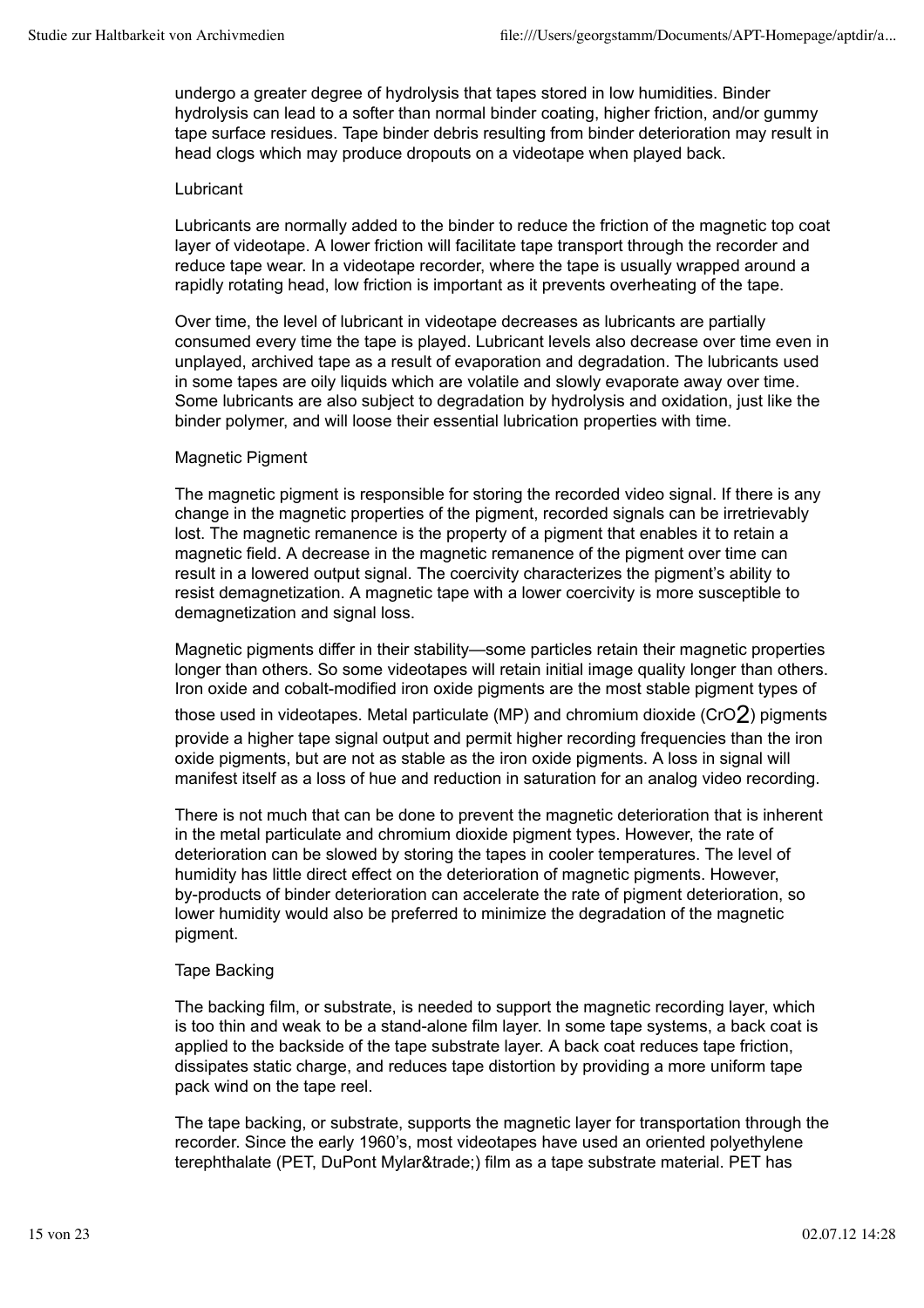been shown, both experimentally and in practice, to be chemically stable. PET films are highly resistant to oxidation and hydrolysis. In archival situations, the polyester tape backing will chemically outlast the binder polymer. The problem with polyester backed videotapes is that excessive tape pack stresses, aging, and poor wind quality can result in distortions and subsequent mistracking when the tapes are played.

### The Longevity of Videotape

The National Media Laboratory has been investigating the stability of magnetic tape since 1989. Several key magnetic, physical, and chemical properties of magnetic tapes aged in accelerated environments have been studied as a function of time. The experimental data collected have been modeled using relevant kinetic expressions. Once established, these models allow the estimation of life expectancies assuming that the videotapes are stored at specific temperatures and humidities.

There are several analog videotape formats—quadruplex, U-matic, Betamax, VHS, 8mm. Likewise, there are several digital videotape formats—D-2, D-3, D-5, digital BetaCam. Videotape longevity is determined in part by the design of the system used to play them. Furthermore, analog and digital videotapes differ in the way in which they fail. There are also several manufacturers of videotape who may have changed formulations several times over the years of production.

Videotape longevities are highly dependent on the particular recording format used, quality of the videotape, conditions under which the tapes are stored, care with which the tapes are handled, and the number of times the videotape is accessed over its lifetime. As such, it is very difficult to make a general statement regarding the life expectancy of videotape. However, extrapolation of kinetic models points to the benefit of proper storage conditions in increasing the longevity of videotape.

### Storage and Handling

Individuals who are responsible for videotape collections must be aware of the specific care and handling requirements for magnetic tape. The instability of videotape, relative to film and paper, requires that special practices be implemented to ensure that the recorded images will be preserved. Storage recommendations such as those from SMPTE RP-103 (1982) of 70  $\degree$  F  $\pm$  4  $\degree$  F and 50%  $\pm$  20% are based on what is convenient for immediate playback of tapes and economical from an environmental control standpoint. Special storage environments may be required if the videotapes are to be preserved for longer than 10 years. For collections which must be preserved indefinitely, transcription from old media to new media is inevitable, both for reasons of media instability and obsolescence of the recording technology.

Storing videotape in a clean, controlled environment is the single, most important thing one can do to extend its life. High temperatures, high humidity, and the presence of dust and corrosive elements in the air all affect the physical components that make up magnetic tape and can result in videotape signal loss through decreased magnetic capability and deterioration of the binder or backing of the tape.

An understanding of videotape degradation mechanisms makes it clear as to how proper storage and handling can increase the life of videotape. Cooler storage temperatures slow the rate at which tape binders degrade and thus extend the life of the videotape. Lower relative humidities also reduce the rate and extent of binder hydrolysis.

All videotapes, regardless of format will last longer if the tape packs are wound properly and the tapes are stored at reduced temperatures and humidities. Models for binder hydrolysis prepared by the National Media Laboratory indicate that some videotapes will last twice as long when stored at 68 ° F & 30% RH rather than at 72 ° F & 50% RH. Be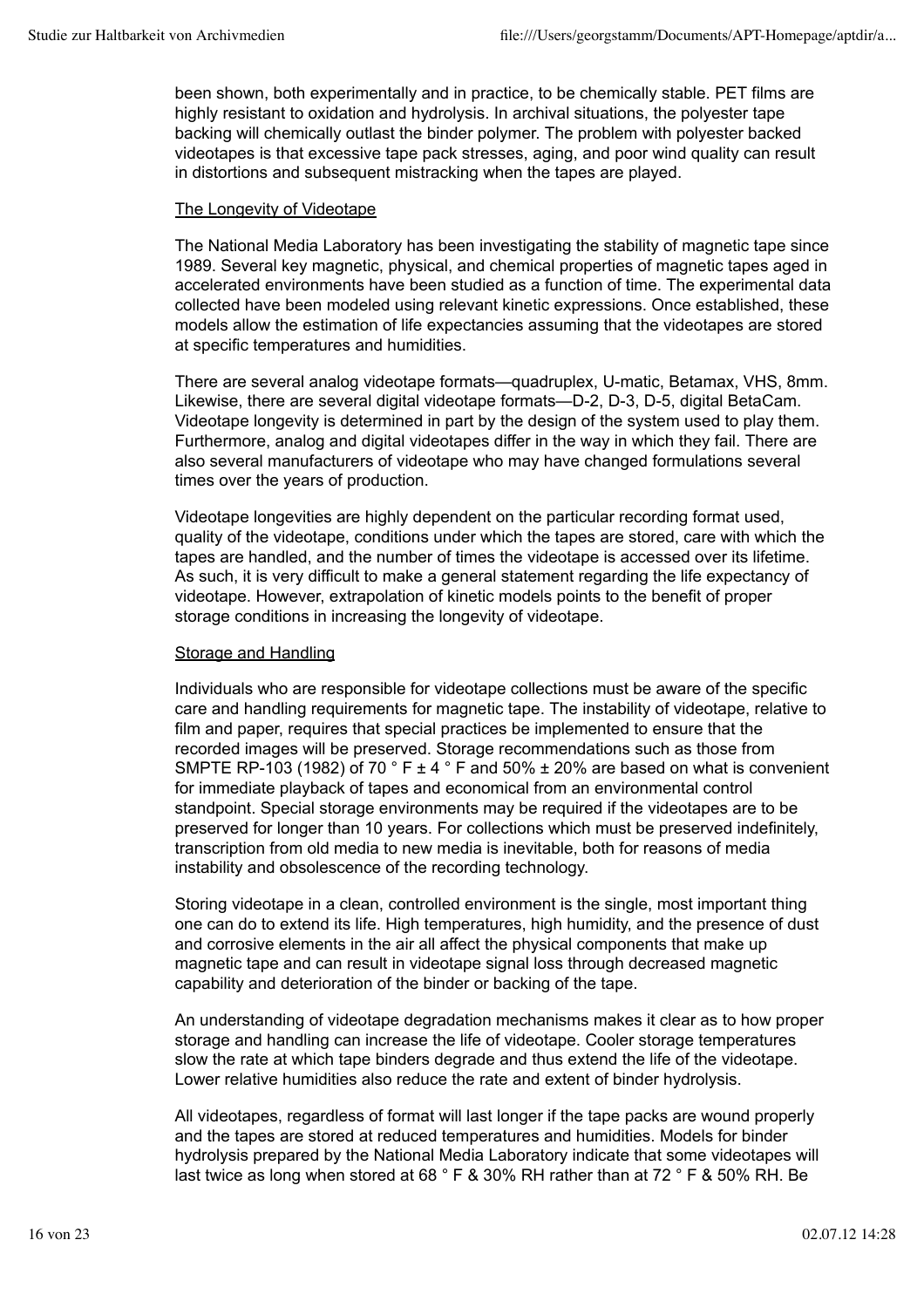advised, however, that too low of a storage temperature may result in the migration of lubricants to the surface of some videotapes which can interfere with proper playback.

The best way to reduce the degree of tape backing distortion which can result in mistracking is to store videotapes in an environment that does not vary much in temperature or humidity. Each time the temperature or humidity changes, the tape pack will undergo expansion or contraction. These dimensional changes can increase the stresses in the tape pack which can cause permanent distortion of the tape backing. Mistracking can also arise if the tape experiences non-linear deformation as a result of non-uniform tape pack stresses. This normally results if the tape pack wind quality is poor as indicated by popped strands of tape—one to several strands of tape protruding from the edge of a wound roll of tape.

### Analog versus Digital Videotape

The chief advantage of an analog recording for archival purposes is that the deterioration of the recording over time is discernible. This allows the aging videotape to be copied to a new tape before it reaches a point where the recording quality has degraded to an unacceptable level. Even in instances of severe tape degradation, where video quality is severely compromised by the presence of a high rate of dropouts, a portion of the original image will still be perceptible.

A digital videotape will show little, if any, deterioration in quality up until the time at which catastrophic failure occurs—large sections of recorded information will be completely missing. None of the original material will be detectable in these missing sections.

### **8 Appendix C: Recommendations to JPL Regarding Galileo Flight Tape Recorder Anomaly**

April 9, 1996 Dennis Carpenter JPL MS 103-106 4800 Oak Grove Drive Pasadena, CA 91109

Dear Dennis:

The team at JPL has done an excellent job analyzing the anomalies observed during routine communications with Galileo. For the most part, we feel that your findings are correct and that your scenarios for future operations are sound.

The problem certainly appears to be lubricant bleed, the residue of which collects on the dummy sapphire erase head which causes the tape to stick if parked for too long.

### **Lubricant Bleed**

It still remains a curiosity as to why the tape is bleeding lubricant. Historically, we at NML have observed lubricant bleeding from tapes under the following conditions:

• The tape was exposed to low temperatures during shipping. Tape binder system components are less chemically compatible at lower temperatures. Lowered temperatures can provide a driving force for phase separation and migration of lubricants to the surface of a tape.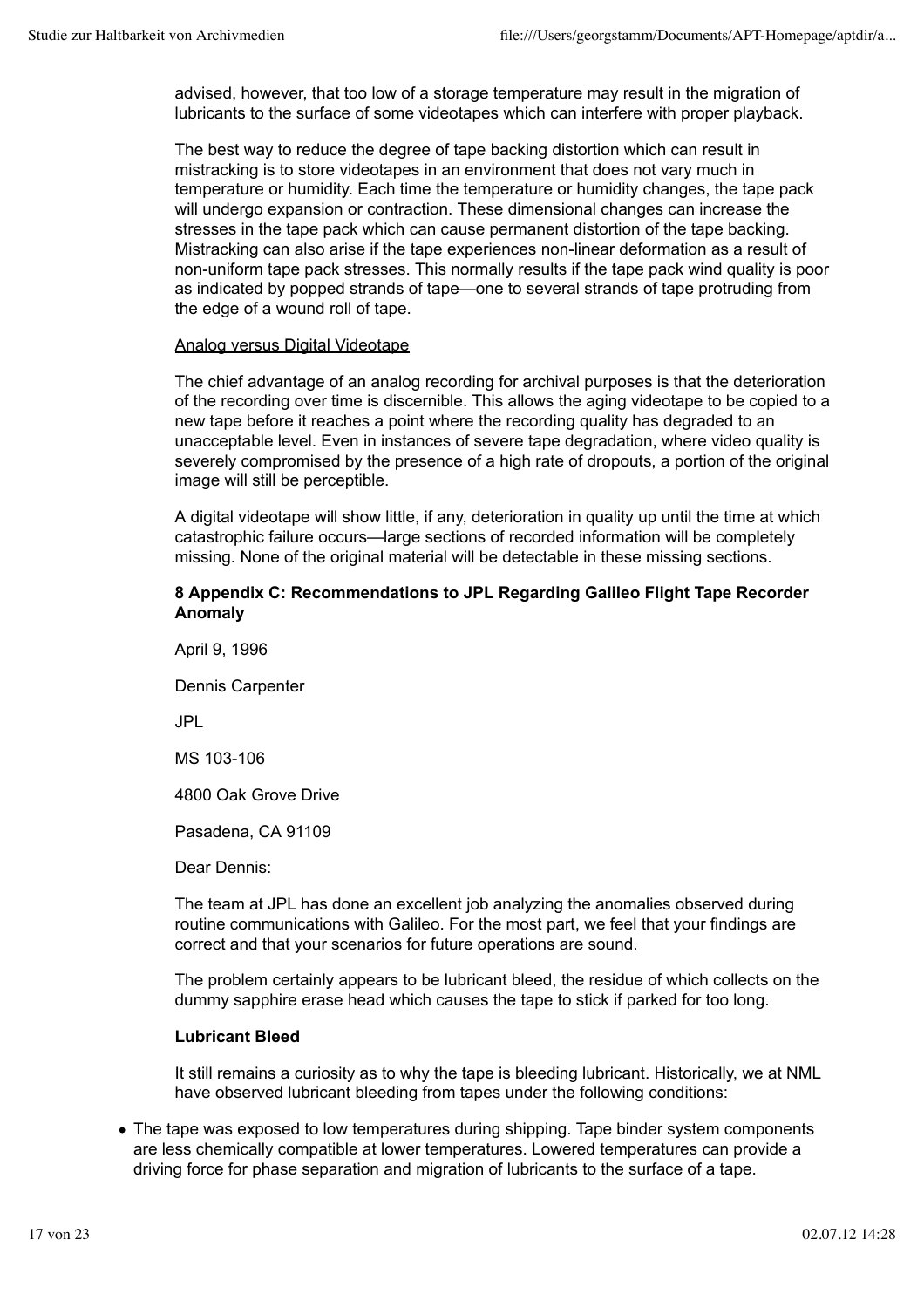- The tape was exposed to higher than normal humidities. Lubricant bleed can be facilitated by humidity. In a high humidity environment, the equilibrium of the reversible esterification reaction is shifted to favor a higher concentration of fatty acids which are less compatible with the tape binder and can leach out onto the surface of the tape.
- The tape was poorly formulated. Excessive amounts of lubricant or chemically incompatible lubricant systems were incorporated in the tape when manufactured.

The tape being use in the Galileo spacecraft does not appear to fall into any of the categories above, however. This raises an interesting question—is it possible that the dummy sapphire erase head is interacting with the tape in such a way as to exude lubricant from the tape? The fact that tape "goop" is collecting exclusively on the sapphire heads (based on ground recorder tests) indicates that there is something unique about the way the sapphire head interacts with the tape. We have not had any experience with sapphire materials, other than those used in some recorders as scraper blades (with a very different geometry). However, some questions come to mind:

- Is the sapphire head acting as it does in other recorders—as a scraper for debris removal and collection? The geometry of the dummy sapphire erase head is radically different from that of a sapphire scraper blade, however.
- Does the lubricant merely have an affinity for the sapphire, perhaps a result of the higher surface energy of the sapphire.
- The low surface roughness of the sapphire heads polished by use may result in higher friction and subsequently a greater dissipation of energy than the standard record heads. This may result in greater flash temperatures—the temperature at the immediate surface of the tape when the tape passes over the head—at the sapphire head. (See the attached analysis that demonstrates that flash temperature is a direct function of tape speed and friction). The greater flash temperatures may result in liquefaction (melting) of tape lubricants which then flow onto the sapphire heads. Analysis done by JPL indicates that the "goop" on the heads melts sharply at 42 ° C. Could the deposits on the sapphire heads be the result of high speed tape slewing resulting in flash temperatures above the melting point of the lubricant with subsequent liquefaction and outflow onto the head?

Unfortunately, it is just a matter of time before catastrophic failure of the DMS system will occur. Lubricant will continue to bleed from the tape until:

- The tape adheres to the sapphire head with a cohesive force which cannot be exceeded by a forward slew of the tape. The fact that the tape exhibits residue after it becomes unstuck from the sapphire head suggests that a cohesive failure of the tape "goop" is occurring during the unstick procedure.
- The record and/or playback head gaps get clogged with tape lubricant debris which cannot be dislodged by a slewing of the tape. It is curious that the tape "goop" is currently residing on the sapphire head exclusively. This is unexpected from NML's experience with lubricant bleed. If and when the "goop" starts to migrate, more serious record/playback problems may result.

There are methodologies for dealing with lubricant migration, binder hydrolysis, or "sticky tape." Unfortunately, none of these are feasible given the limitations in the design of the Galileo spacecraft. However, for the record, they are presented below:

*Tape Thermal Treatments*: By heating tapes, lower molecular weight contaminants on the surface of the tape can be reabsorbed into the tape, allowing them to be played without difficulty. Unfortunately, the design of the Galileo spacecraft does not allow for heating of the DMS chamber.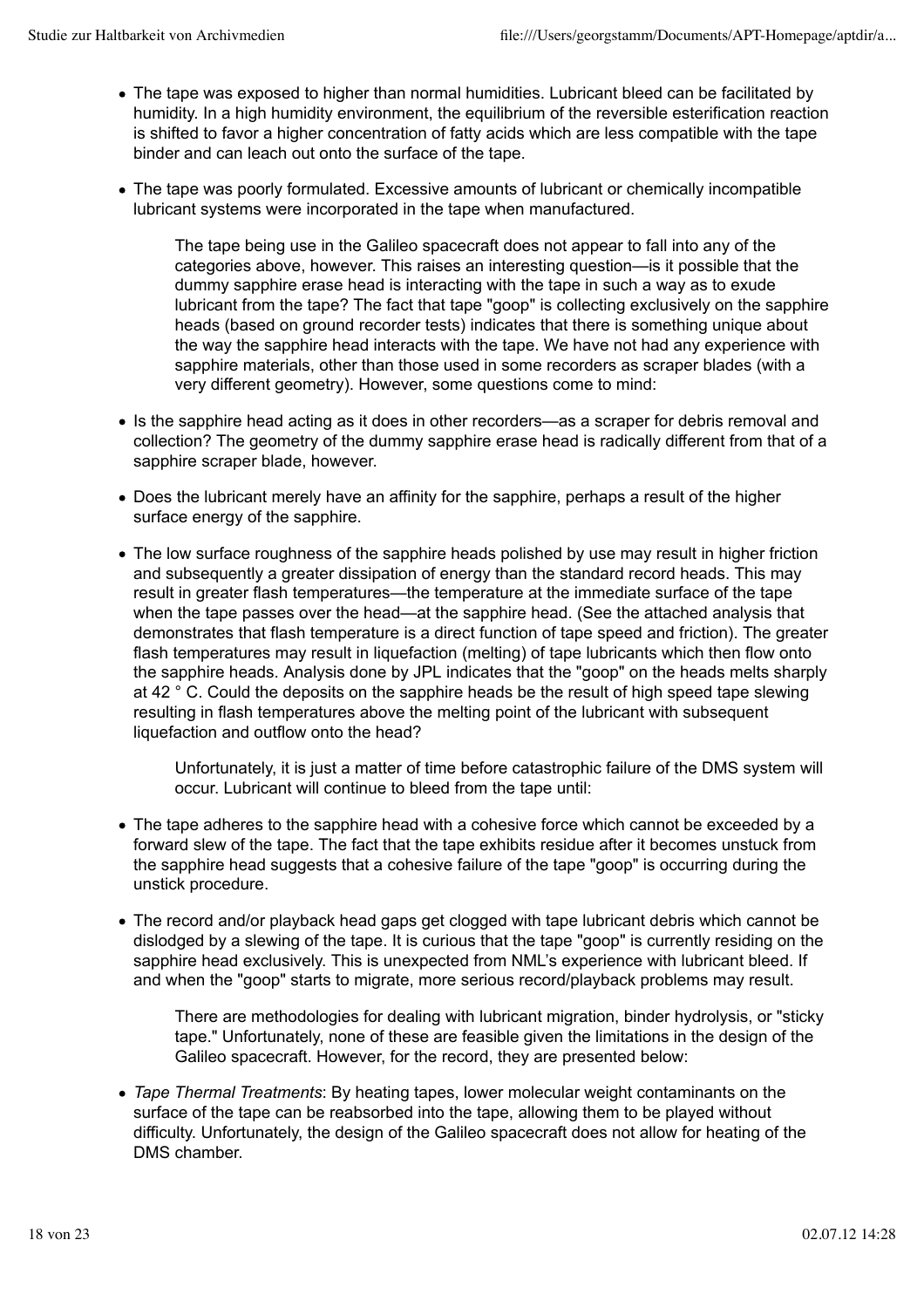- The recording industry has been removing old audio masters from storage vaults over the last decade to produce new CD audio discs. Unfortunately, in many cases, the archived discs have been quietly deteriorating during their years in storage. The high friction of the gummy tape surface causes the tapes to stick-slip on the heads and audibly squeal when played. Ampex has developed a procedure for dealing with this problem which involves a heating of the tapes to 50 ° C for several hours. This does not reverse the hydrolysis reaction (a much longer time would be required for the kinetics involved). Instead, at the higher temperatures, the low molecular weight "goop" on the surface of the tape is chemically more compatible with the tape binder and is reabsorbed into the tape.
- After heat treatment, the tapes play with little or no problem. However, this treatment is temporary and the tapes will resort to their initial condition in about a month. For more information refer to the following articles (I have sent copies of these articles to Ed Cuddihy):
- Philip De Lancie, "Sticky Shed Syndrome," **Mix**, May, 1990, p. 148.
- Scott Kent, "Binder Breakdown in Back-Coated Tapes," **Recording Engineer/Producer**, July, 1988, p. 81.
- Barry Fox, "Master Tape come to a Sticky End," **New Scientist**, September, 1990.
- *Use of Winder/Cleaners*: Commercially available winder/cleaners are available for removing "goop" from tapes. In a sense, the sapphire head in the Galileo DMS recorder is functioning as a scraping blade. If the debris being generated by the tape continues to collect at the sapphire head rather than on the record and playback heads, this is a good thing.

### **Future Operational Scenarios**

Since the lubricant cannot be physically wiped from the tape (e.g., via a winder/cleaner), or reabsorbed into the tape (via a thermal treatment) the next best thing is to distribute the lubricant uniformly over the entire tape. The best way to do this is to keep the tape moving.

### *We recommend the following operating procedures to increase the operational life of the DMS recorder:*

It is recommended that the tape recorder be kept in motion at all times, even during idle periods (when no data collection is occurring). During non-data collecting periods the DMS recorder should be continuously slewed at the slowest speed (7.68 Kbps; 0.74 ips) from BOT to within 10% of EOT and then back to BOT. Avoid going all the way to EOT to allow room for a forward motion unstick, if necessary. This will minimize the force associated with tape sticking as the tape will never be parked for longer than a few seconds when the tape direction is reversed. *A major assumption of this scenario is that there is sufficient power in the spacecraft to keep the tape continuously slewing at low speed*.

During periods of data collection, the recorder could be used at the data rates required for collection. Slower rates would be preferred, but higher rates could be used with the greater risk that the tape could stick with a greater force when the tape direction is reversed. Transmission of the data should be done at the slowest possible speeds that are practical. Recording and playback should be done over the entire BOT to within 10% EOT range without stopping. In other words, the tape should only be stopped and reversed at BOT and at within 10% of EOT to avoid depositing debris on the tape at anywhere but these tape positions.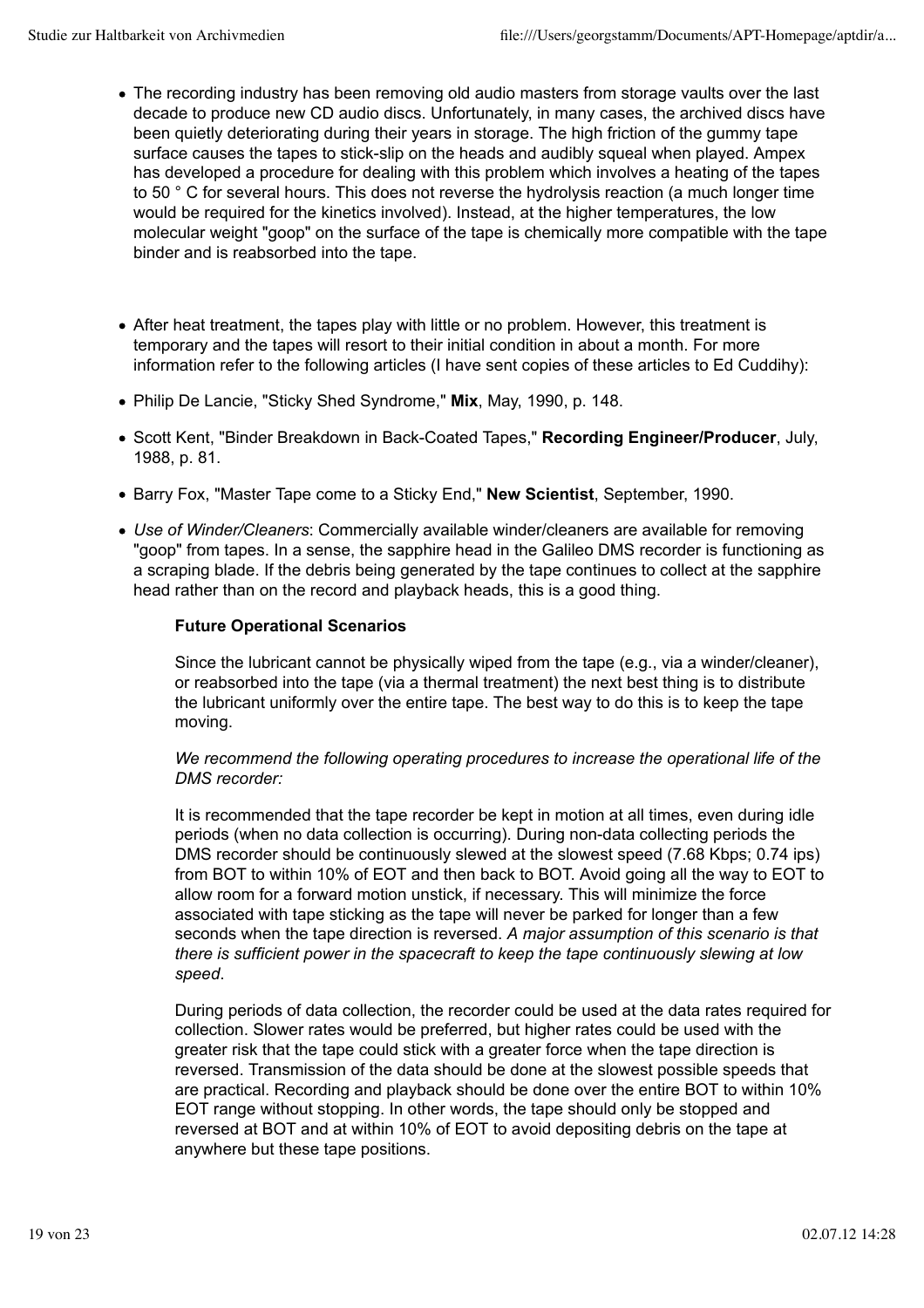This "constant motion" scenario would add approximately 1500 additional required tape passes over the remainder of the Galileo mission (approx. 3 a day for 500 days). The tape should be durable enough to handle these additional passes. However, you may want to check with Quantegy for a confirmation on this.

### **Suggestions for Future Work**

- It is a mystery to us that the lubricant which is bleeding from the tape has an affinity for the dummy sapphire erase head and chooses to collect in this area of the tape transport. Future work is suggested to understand why this is happening. Is it merely coincidence at this point in time? Or does the tape "goop" truly have a preference for the dummy sapphire erase head for reasons of geometry and/or chemistry. NML experience with tape lubricant bleed has indicated that all transport components—heads, guide pins, and rollers—are ultimately contaminated with lubricant. Historically, the contamination has been independent of geometry and material (ferrite, stainless steel, aluminum, copper).
- Plug appropriate numbers into the equation for calculating tape surface temperatures provided in the attachment. (I have done this in the attachment, but I am uncertain as to the accuracy of the values used.) At the highest speed, 9.7 ips, what is the calculated tape surface temperature and how does it compare to 42° C?
- If you are interested, NML could run some tests on the Ampex 799 tape to determine if the solid state physics approach to tape sticking involving trapped charges is physically possible. We would need a few feet of a sample of the same age from the same lot of tape as that in Galileo.

Yours sincerely,

John Van Bogart

George Klechefski **Principal** Investigator

**Standards** 

Darlene Carlson Manager Operations Support

Media Stability **Studies** 

**Principal** Investigator

Cc: Ed Cuddihy, JPL

Jim Goins, 3M

Mike Johnson, JPL

Attachments: Analysis of the Maximum Tape Surface Temperature after Passing Across a Record Head

### **Analysis of the Maximum Tape Surface Temperature after Passing Across a Record Head**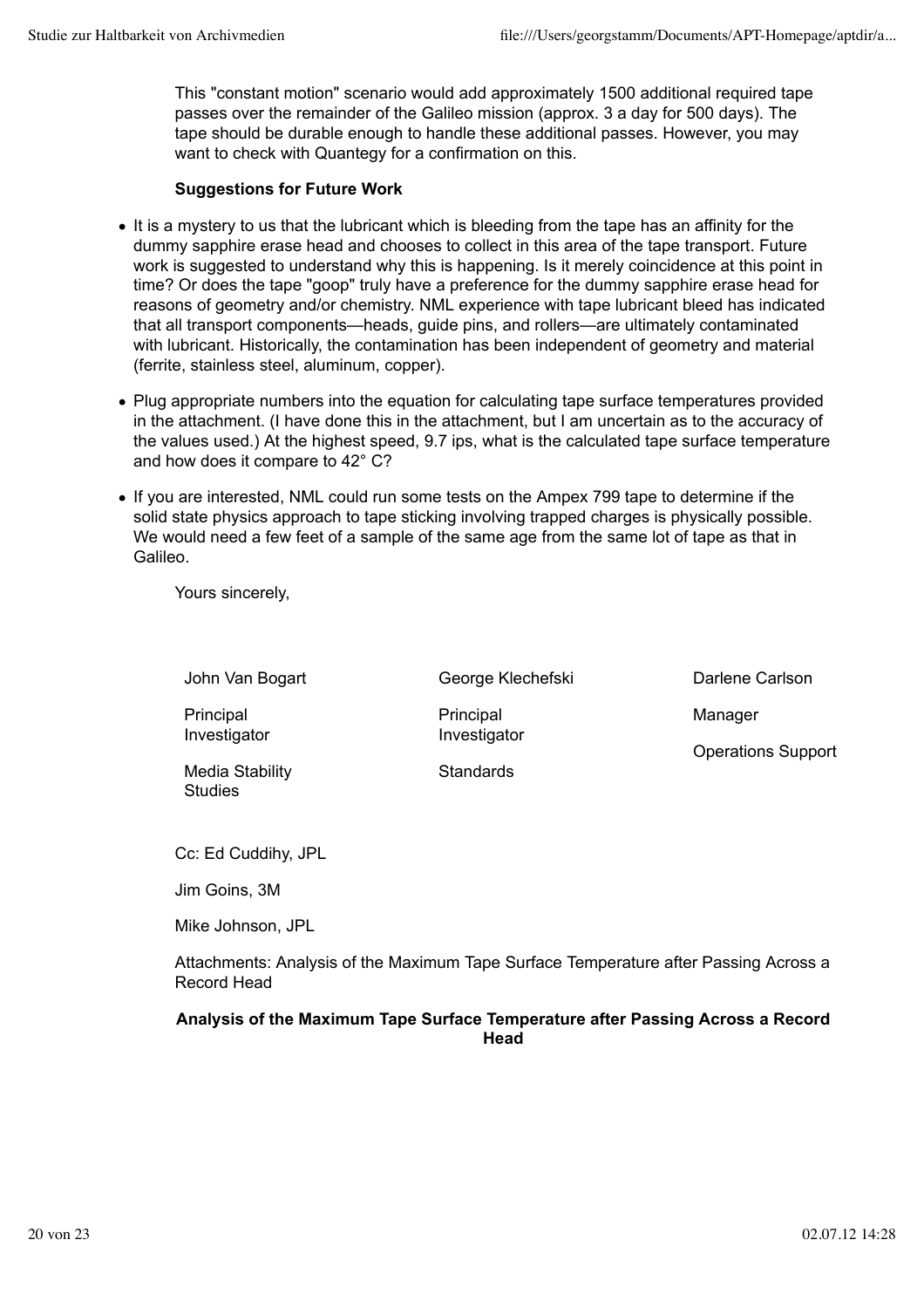

- x distance into tape from top surface
- b length of tape-head contact
- w width of tape
- v speed of tape
- F tension drop across record head

 $P = F \times v$ , power dissipated at tape/head interface. Dissipated over length of contact, b.

 $q = P/(b \times w)$ , energy flux per unit area into tape at tape/head interface (assumed uniform over area of tape/head contact). Note that this assumes that ALL dissipated energy is going into the tape rather than the head, done here for simplicity. A factor could easily be applied to consider the fraction of energy that is actually dissipated by the tape.

 $q = (Fx \vee)/(bx \vee c)$ .

The differential equation that must be solved to determine the temperature at the surface of the tape is (from Bird, R. B., Stewart, W. E., and Lightfoot, E. N., Transport Phenomenon, Table 10.2-3, Equation A, (1960)):

$$
(\P T/\P t) = a \times (\P^{2T/\P} x^2) (1)
$$

where, a - thermal diffusivity for the tape. a  $\circ$  k/( $r \times C_p$ ), where k is the thermal conductivity of the tape;  $r$  is the density of the tape;  $C_p$  is the heat capacity of the tape at constant pressure. T(x,t) - temperature at position x at time t.

t - time

Differential equation (1) above assumes that (1) there is no material flow, and (2) there is no net flow of energy down the length of the tape (z-direction) or across the width of the tape (y-direction). In other words, the above expression is valid for a solid tape where all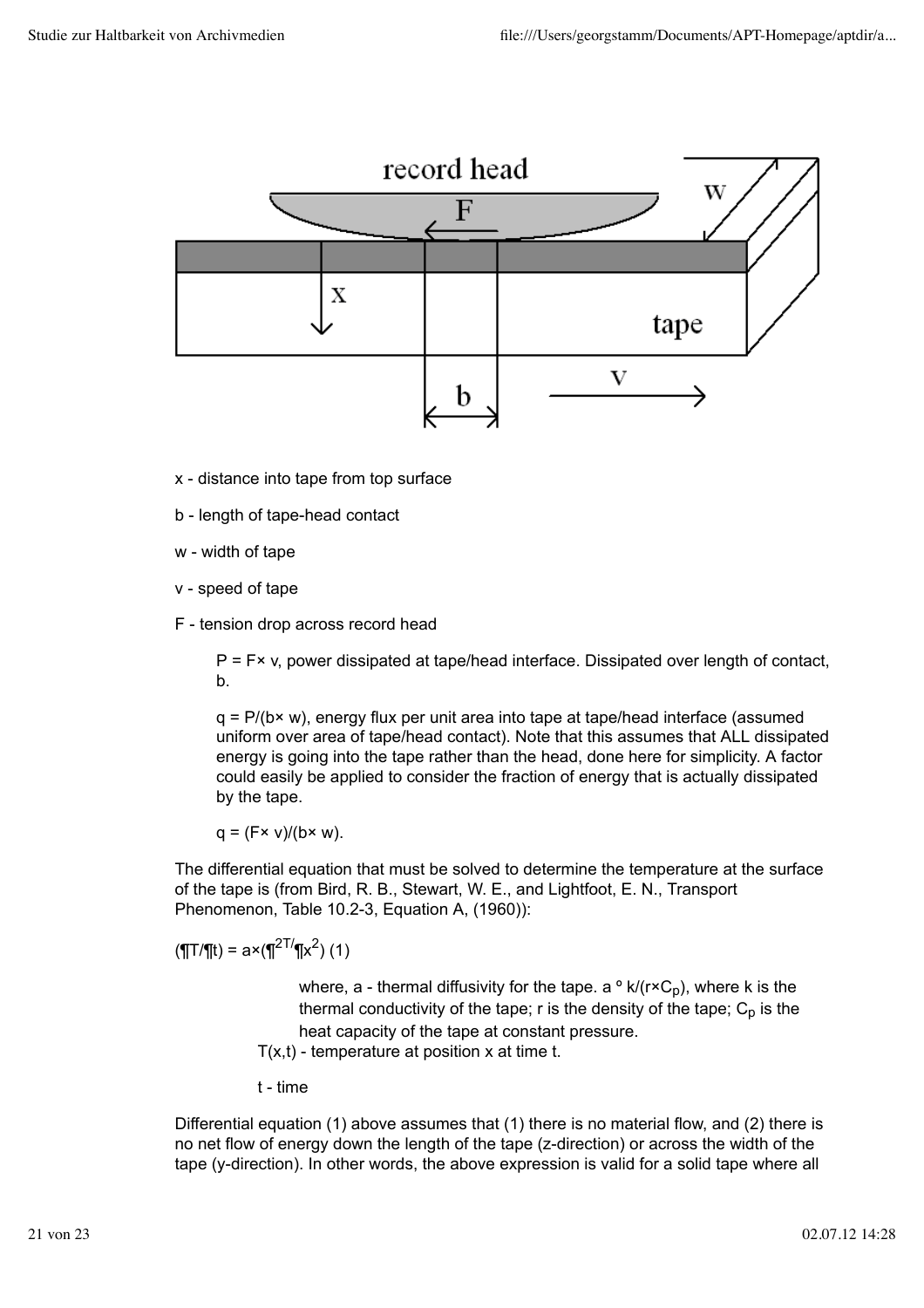energy flow is normal to the surface of the tape (i.e., in the x-direction).

Equation (1) must be solved subject to the following boundary conditions:

At t = 0, T =  $T_0$  at x = 0 (i.e., the initial tape surface temperature is  $T_0$ ).

At t  $> 0$  and t  $\leq$  (b/v),  $q = (Fx \vee)/(bx \vee x)$  at  $x = 0$  (i.e., during the time that the tape is in contact with the head, the heat flux into the tape is a constant given by the total power dissipated divided by the area of contact).

At  $t > (b/v)$ ,  $q = 0$  at  $x = 0$  (i.e., there is no further heat flux into the tape after the tape has passed the head.

Since we are really only concerned with the maximum tape surface temperature, we could restate the boundary conditions as,

At t = 0,  $T = T_0$  at x = 0 (i.e., the initial tape surface temperature is  $T_0$ ).

At  $t > 0$ ,  $q = (F \times v)/(b \times w)$  at  $x = 0$ ,

and solve for T at  $x = 0$  and  $t = (b/v)$ .

Since there is no possible way for the heat generated at the surface of the tape to diffuse through to the other side of the tape during the brief period of tape-head contact, the tape can be considered as a semi-infinite slab. Carslaw and Jaeger have solved this problem—a semi-infinite solid heated by a constant surface flux (H. S. Carslaw and J. C. Jaeger, Conduction of Heat in Solids, Oxford University Press, second edition (1959), page 75). Copies of appropriate pages from this reference are attached. The change in surface temperature at a function of time for a semi-infinite slab heated by a constant surface flux is given by:

DT (at x = 0) = 
$$
(2q/k) \times (at/p)^{1/2}
$$
 (2)

Substituting  $(F \times v)/(b \times w)$  for q, and b/v for t in equation (2) will give the maximum increase in tape surface temperature as it passes by a record head. The maximum tape surface temperature is:

$$
\text{T} \text{max-surface} = T_0 + (2/k) \times (a/p) \frac{1}{2} \times (F/w) \times (v/b) \frac{1}{2} (3)
$$

 $T_0$  - initial tape surface temperature

- k thermal conductivity at the surface of the tape
- a thermal diffusivity of the tape (defined earlier)
- F tension drop across the head
- w width of the tape
- v tape speed
- b "length" of tape-head contact (see illustration)

As you would have expected, the rise in tape surface temperature is directly proportional to the tension drop across the record head. But more importantly, the surface temperature of the tape is proportional to the square root of the tape velocity. Using this model, the rise in tape temperature at 9.7 ips would be 3.6 times larger than at .74 ips. Also note that